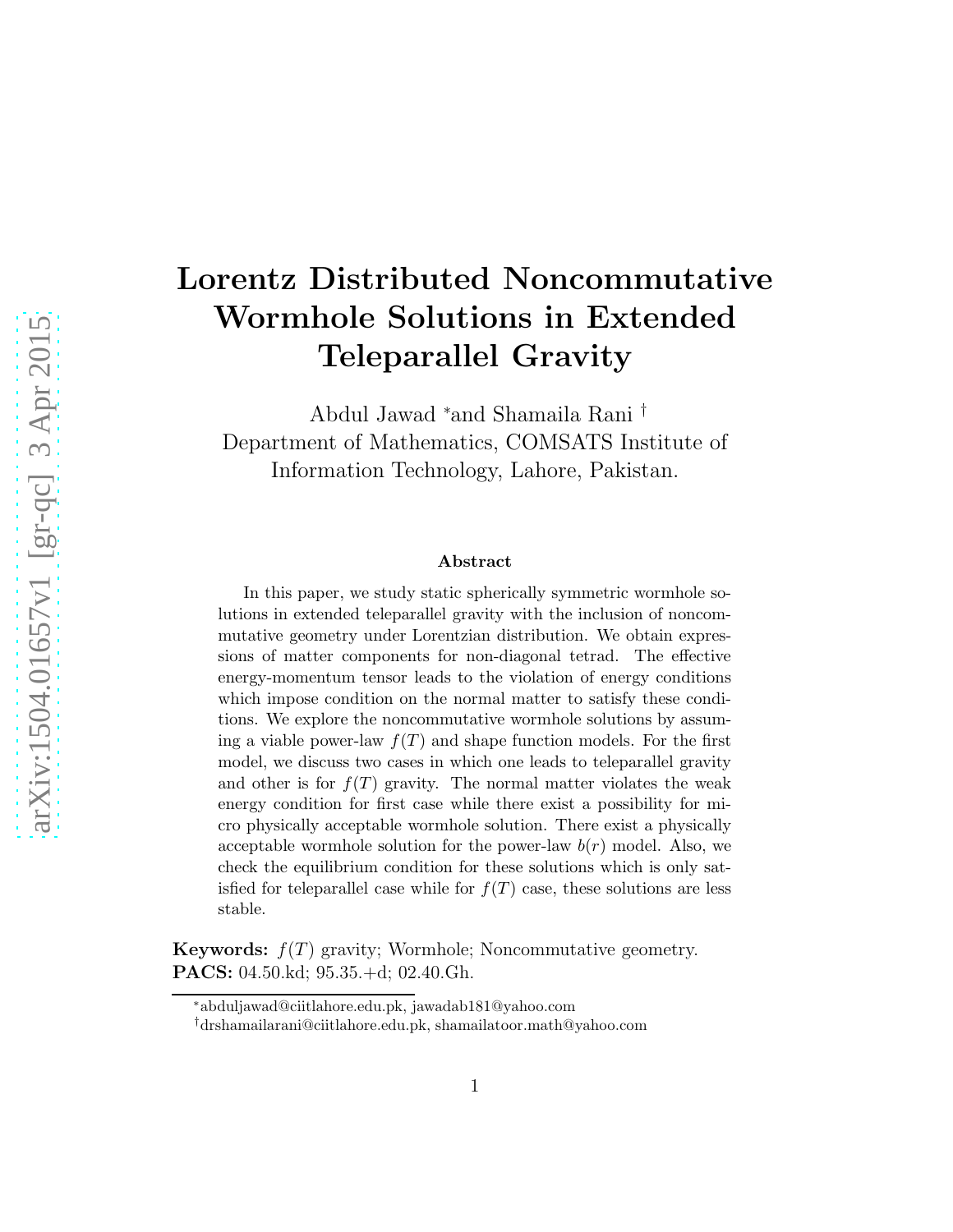### 1 Introduction

General theory of relativity laid down the foundation of modern cosmology. The  $\Lambda$ CDM model is the simplest model compatible with all cosmological observations but suffers some shortcomings like fine-tuning and cosmic coincidence problems. The modified theories of gravity are the generalized models came into being by modifying gravitational part in general relativity (GR) action while matter part remains unchanged. At large distances, these modified theories, modify the dynamics of the universe. In another scenario, modified matter part with unchanged gravitational part results dynamical models such as cosmological constant, quintessence, k-essence, Chaplygin gas and HDE models [\[1,](#page-22-0) [2\]](#page-22-1). After GR, Einstein attempted to unify gravitation and electromagnetism based on mathematical structure of absolute or distant parallelism, also referred as teleparallelism which led to teleparallel (TP) gravity. In this gravity, the gravitational field is established through torsion using Witzenböck connection instead of curvature via Levi-Civita connection in GR.

The extended TP theory of gravity (or  $f(T)$  gravity where T represents torsion scalar) is the generalization of TP gravity in the same fashion as  $f(R)$  gravity generalizes GR. This is attained by replacing torsion scalar in the action of TP gravity by a general differentiable function  $f(T)$ . Ferraro and Fiorini [\[3\]](#page-22-2) firstly introduced this theory by applying Born-Infeld strategy and solved particle horizon problem as well as obtained singularity-free solutions with positive cosmological constant. Afterwards, this theory has been studied extensively under many phenomena, like accelerated expansion of the universe, solar system constraints, discussion of Birkhoff's theorem, thermodynamics, reconstruction via dynamical models, static and dynamical wormhole solutions, viability of models through cosmographic technique, instability ranges of collapsing stars, and many more. A vast area of research in  $f(T)$  gravity is fulfilled using spherically symmetric scenario [\[4\]](#page-22-3).

A wormhole is a hypothetical path to connect different regions of the universe which can be regarded as a tunnel or bridge from which an observer may traverse easily. Wormhole solutions are described by static as well as dynamical configurations. In GR, the exotic matter (violates the energy condition) constitutes basic ingredient to develop mathematical structure of wormhole. The violation of NEC is the necessary tool to form wormhole solutions which also allow two way travel. Also, the inclusion of electromagnetic field, scalar field, noncommutative (NC) geometry, NC Lorentzian (NCL) distribution,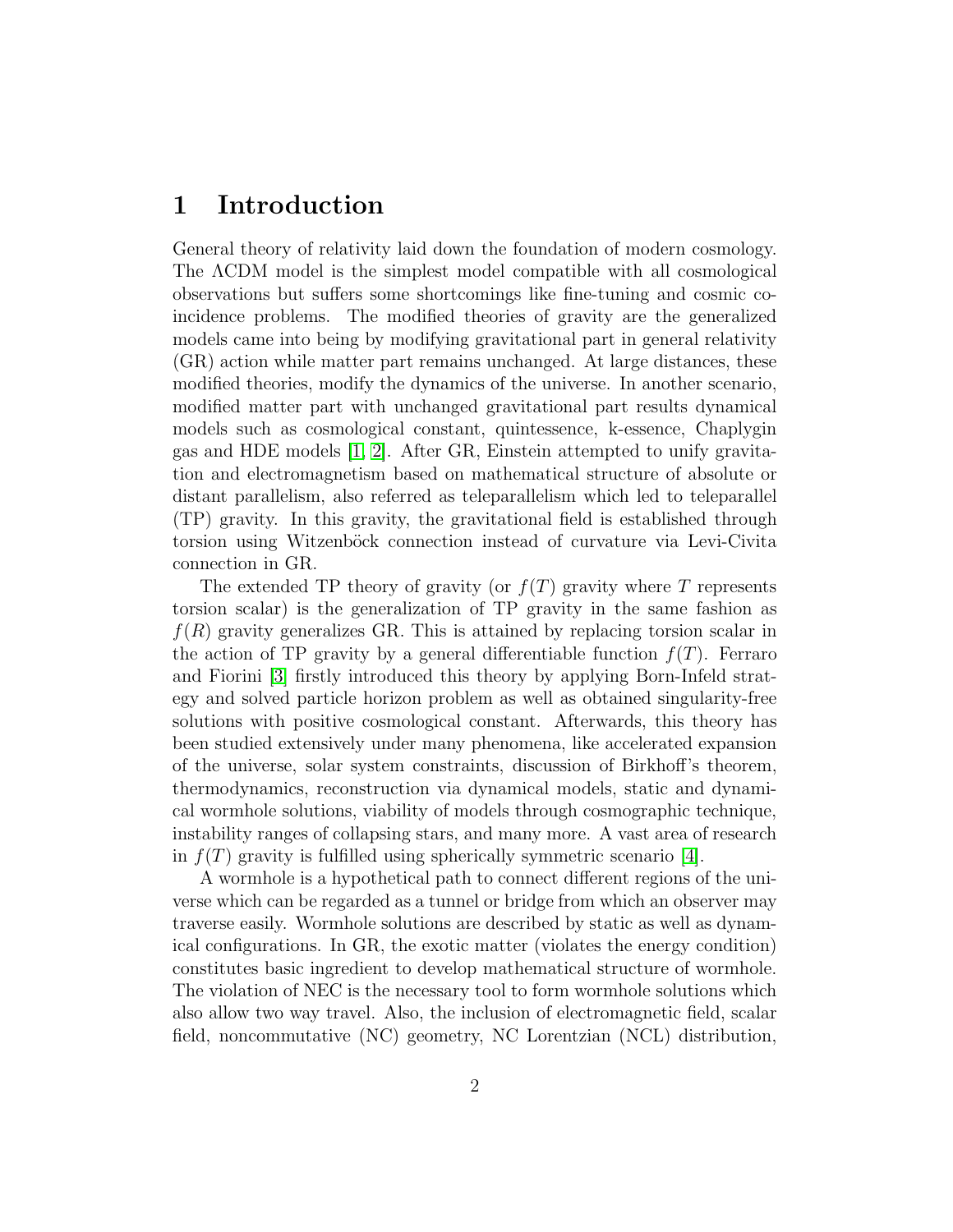[\[5\]](#page-23-0) etc establish more interesting and useful results. The search for a realistic source which provides the violation (while normal matter satisfies the energy conditions) has recently gained a lot of interest. The modified theories of gravity are one of the direction to establish realistic wormhole solutions.

In  $f(T)$  gravity, the effective energy-momentum tensor is the cause for the corresponding violation while normal matter threads wormhole solutions. In this regard, the extra terms related to the underlying theory play their effective role to violate the energy conditions which is necessary to keep wormhole throat open to be traversable. Böhmer et al.  $[6]$  were the first who studied wormhole solutions in this gravity by taking static spherically symmetric traversable wormhole solutions and found some constraints on the wormhole throat. They explored behavior of energy conditions by taking particular  $f(T)$ , shape and redshift functions and obtained physically acceptable solutions. Jamil et al. [\[7\]](#page-23-2) studied these solutions by taking fluid as isotropic, anisotropic as well as particular equation of state and found that energy conditions are violated in anisotropic case while these are satisfied for the remaining two cases. Sharif and Rani [\[8\]](#page-23-3) explored dynamical wormhole solutions for traceless as well as barotropic equations of state. With the help of analytic and numerical  $f(T)$  models, they concluded that weak energy condition (WEC) holds in specific time intervals for these cases.

Rahaman et al. [\[9\]](#page-23-4) examined the NC wormhole solutions in GR for higher dimensional static spherically symmetric spacetime and found their existence in regular way upto four dimensions while in a very restrictive way for five dimensional space. Beyond these dimensions, the possibility of wormhole solutions is over. Jamil et al. [\[10\]](#page-23-5) also explored  $f(R)$  wormhole solutions in the same background. Recently, Sharif and Rani have studied wormhole solutions [\[11\]](#page-23-6) in the background of NC geometry for  $f(T) = \alpha T^n$  model as well as shape function. They concluded that the effective energy-momentum tensor serves as the basic ingredient to thread the wormhole solutions and normal matter gives some physically acceptable solutions. They extended [\[12\]](#page-23-7) this work to study the effects of electrostatic field. The same authors explored these solutions for galactic halo regions [\[13\]](#page-23-8) for exponential and logarithmic models but no physically acceptable solutions are obtained.

Recently, Bhar and Rahaman [\[14\]](#page-23-9) studied the wormhole solutions in Lorentzian distribution as the density function in the noncommutativityinspired spacetime. They obtained a stable wormhole which is asymptotically flat in the usual four dimensional spacetime. In order to search for some realistic wormhole solutions, we extended this work in extended teleparallel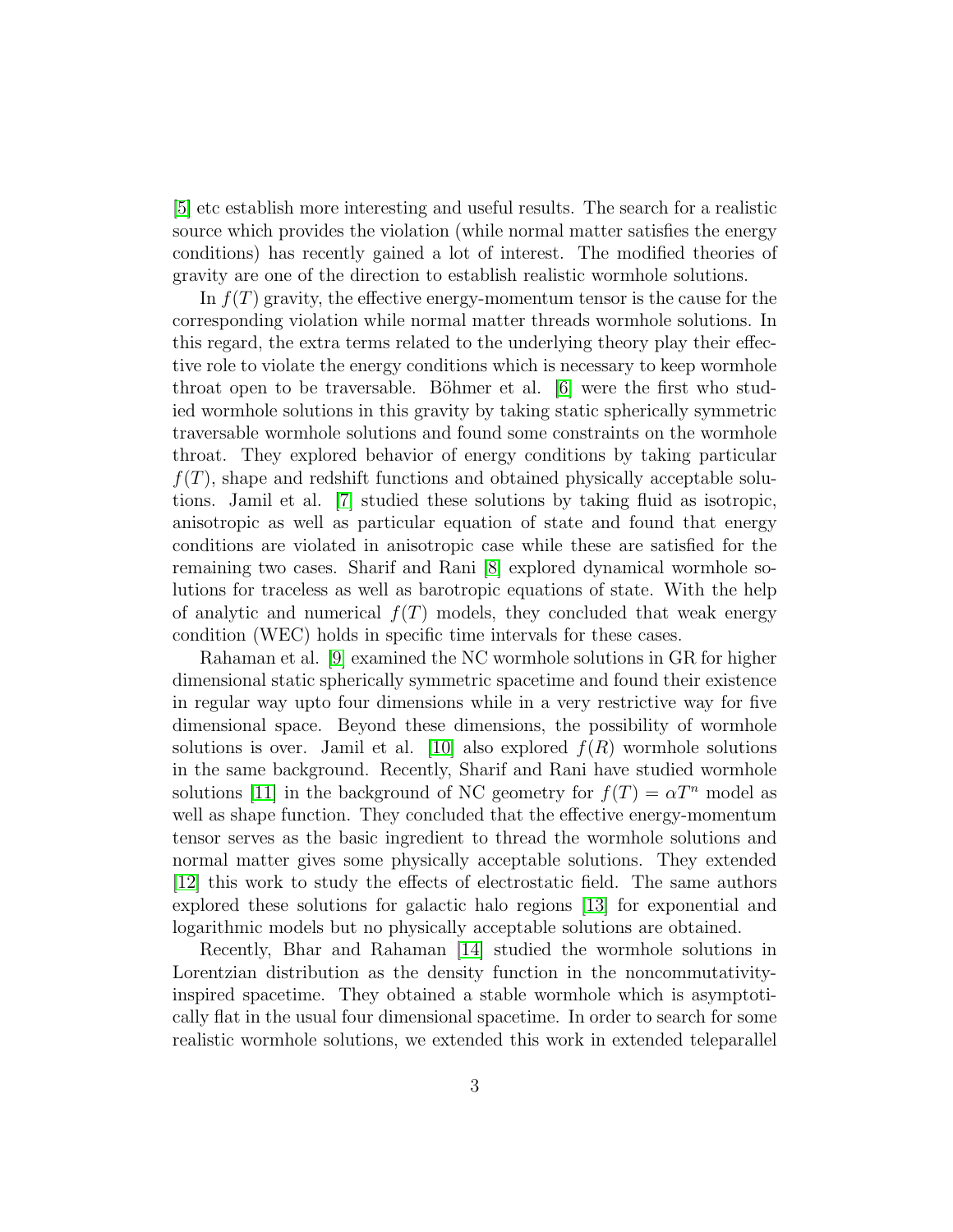gravity for specific  $f(T)$  and shape function models. The paper is organize as follows: In the next section, we provide wormhole geometry for static spherically symmetric spacetime and briefly discuss the energy conditions. Section 3 is devoted to the discussion of  $f(T)$  gravity. In section 4, we construct the field equations and matter content for the wormhole solutions. Section 5 contains the construction of wormhole solutions for particular  $f(T)$  and  $b(r)$ functions. In section 6, we check the equilibrium condition for the obtained solutions. The last section summarizes the results.

### 2 Wormhole Geometry

One of the most fascinating features of GR is the possible existence of spacetimes with non-trivial topological structure. The well-known examples of this structure are described by Misner and Wheeler [\[15\]](#page-23-10) and Wheeler [\[16\]](#page-23-11) as solutions of the Einstein field equations known as wormhole solutions. Basically, the wormhole having appearance as tube, tunnel or bridge represents a shortcut way to communicate between two distant regions. If there exist some other paths between these regions then these are called "intrauniverse", otherwise "inter-universe" wormholes. The simplest example of such connection is the Einstein-Rosen bridge (or Schwarzschild wormhole) which unfortunately fails to provide a way of communication to another region of space to which it is connected. The reason behind this is that any photon or particle falling in it, reaches the singularity at  $r = 0$  and thus has no link with other end of wormhole.

The Lorentzian traversable wormholes are the most favorable in the sense that a human may traverse from one side of the wormhole to the other through these wormholes. Being the generalized form of Schwarzschild wormhole (having event horizon which permits one way travel) with no event horizon, these wormholes lead to two way travel. Morris and Thorne [\[17\]](#page-23-12) established static spherically symmetric wormhole spacetime given by

<span id="page-3-0"></span>
$$
ds^{2} = e^{2\Psi(r)}dt^{2} - \frac{dr^{2}}{1 - \frac{b(r)}{r}} - r^{2}d\theta^{2} - r^{2}\sin^{2}\theta d\phi^{2}.
$$
 (1)

Here,  $\Psi(r)$  represents redshift (or potential) function which determines gravitational redshift of a light particle (photon). The magnitude of redshift function must be finite everywhere for the two way travel through wormhole.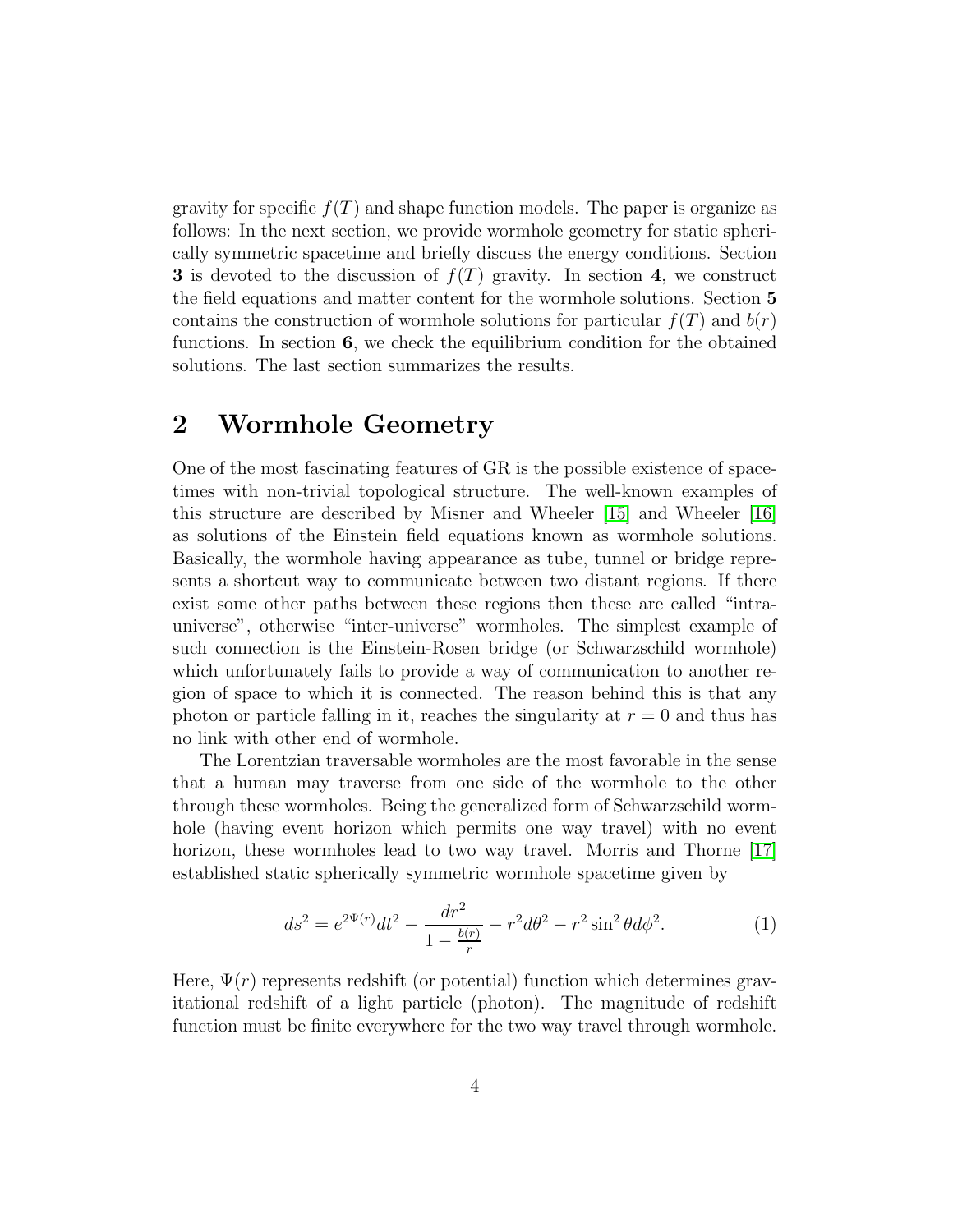The function  $b(r)$  denotes the shape function which sets the shape of the wormhole.

The essential characteristics required for a wormhole geometry are discussed in [\[17,](#page-23-12) [18\]](#page-24-0) given as follows.

- The no-horizon condition  $(\Psi(r))$  must be finite everywhere in the spacetime) must be satisfied by the redshift function. Usually, it is taken as zero, which gives  $e^{2\Psi(r)} \to 1$ .
- The shape function must satisfy the flaring out condition on throat, i.e., to have the proper shape for a wormhole, the ratio of the radial coordinate to the shape function at that coordinate must be 1 while this coordinate expresses non-monotonic behavior away from throat. Taking throat radius as  $r_0$ , it yields  $b(r_0) = r_0$  and  $b'(r_0) < 1$ .
- The proper radial distance,  $\tau(r) = \pm \int_{r_0}^r \frac{dr}{\sqrt{1-br}}$  $\frac{dr}{1-b(r)/r}$ ,  $r \geq r_0$  should be finite throughout the space. The signs  $\pm$  associate the two parts which are joined by the throat for wormhole configuration.
- At large distances, the asymptotic flatness should be accomplished by the spacetime, i.e.,  $\frac{b(r)}{r} \to 0$  as  $r \to \infty$ .

Notice that Morris-Thorne wormhole is not a particular wormhole solution like Schwarzschild wormhole which depends on a single parameter, the mass of wormhole. Instead, it is a class of solutions for arbitrarily large number of redshift as well as shape functions satisfying the above constraints.

In order to prevent shrinking of wormhole throat and to make it traversable, the matter distribution of energy-momentum tensor at throat must be negative. More precisely, the sum of energy density and pressure of matter is negative representing violation of Null energy condition (NEC) and such matter is named as "exotic". It is noted that ordinary energy-momentum tensor satisfies the NEC. For viability of wormhole solutions, it is necessary to minimize the amount of exotic matter required to support wormhole solutions. The modified theories of gravity are one of the source which provide effective energy-momentum tensor to violate the WEC (contains NEC). In this regard, the usual energy-momentum tensor may satisfy this condition. To discuss NEC and WEC, we assume energy-momentum tensor in appropriate orthonormal frame as

$$
\mathcal{T}^{\alpha\beta}=\text{diag}(\rho, p_1, p_2, p_3),
$$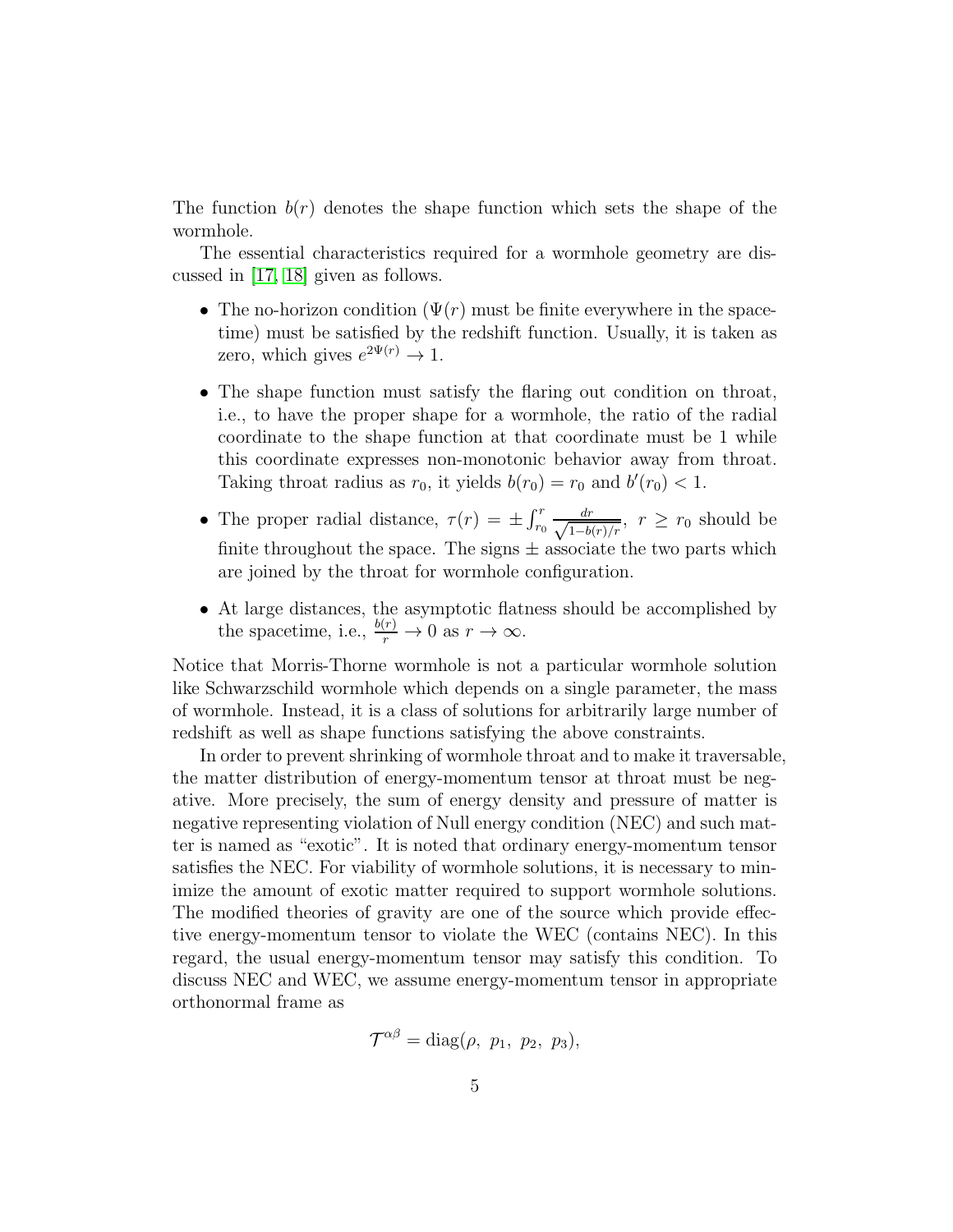where  $\rho$  is the energy density and  $p_n(n = 1, 2, 3)$  denote principal pressures.

• Weak Energy Condition: The relationship between Raychaudhuri equation and attractiveness of gravity yields the WEC as

$$
\mathcal{T}_{\alpha\beta}V^{\alpha}V^{\beta}\geq 0,
$$

for any timelike vector  $V^{\alpha}$ . In terms of components of the energymomentum tensor, this inequality yields

$$
\rho \ge 0, \quad \rho + p_n \ge 0, \quad \forall \quad n.
$$

For modified theories of gravity, we replace matter content of the universe in effective manner as  $\mathcal{T}_{\alpha\beta}^{eff}$  as well as matter components  $\rho^{eff}$ and  $p_n^{eff}$ .

• Null Energy Condition: By continuity, the WEC implies the NEC

$$
\mathcal{T}_{\alpha\beta}k^{\alpha}k^{\beta}\geq 0,
$$

for any null vector  $k^{\alpha}$ . This inequality gives  $\rho + p_n \geq 0$ ,  $\forall n$ . In effective manner, this becomes  $\rho^{eff} + p_n^{eff} \geq 0$ .

### 3  $f(T)$  Theory of Gravity

It is well-known that curvature and torsion are the properties of a connection and many connections may be defined on the same spacetime. The Riemann-Cartan (generalized Riemannian) spacetime yields two interesting models of spacetime such as Riemannian and Weitzenböck spacetimes [\[19\]](#page-24-1). The concept of curved manifold is a crucial characteristic of GR which is carried out through Riemannian spacetime having metric tensor as the dynamical variable. It uses curvature (Riemann) tensor to achieve Levi-Civita connection whose curvature remains non-zero while torsion vanishes due to its symmetry property. On the other hand, the non-zero torsion with vanishing curvature corresponds to the Weitzenböck spacetime which parallel transports the tetrad field. The TP theory is defined by Weitzenböck connection with tetrad field as the basic entity. This theory is an alternative description of gravity having translation group which is related to a gauge theory. The existence of non-trivial tetrad field in gauge theory leads to the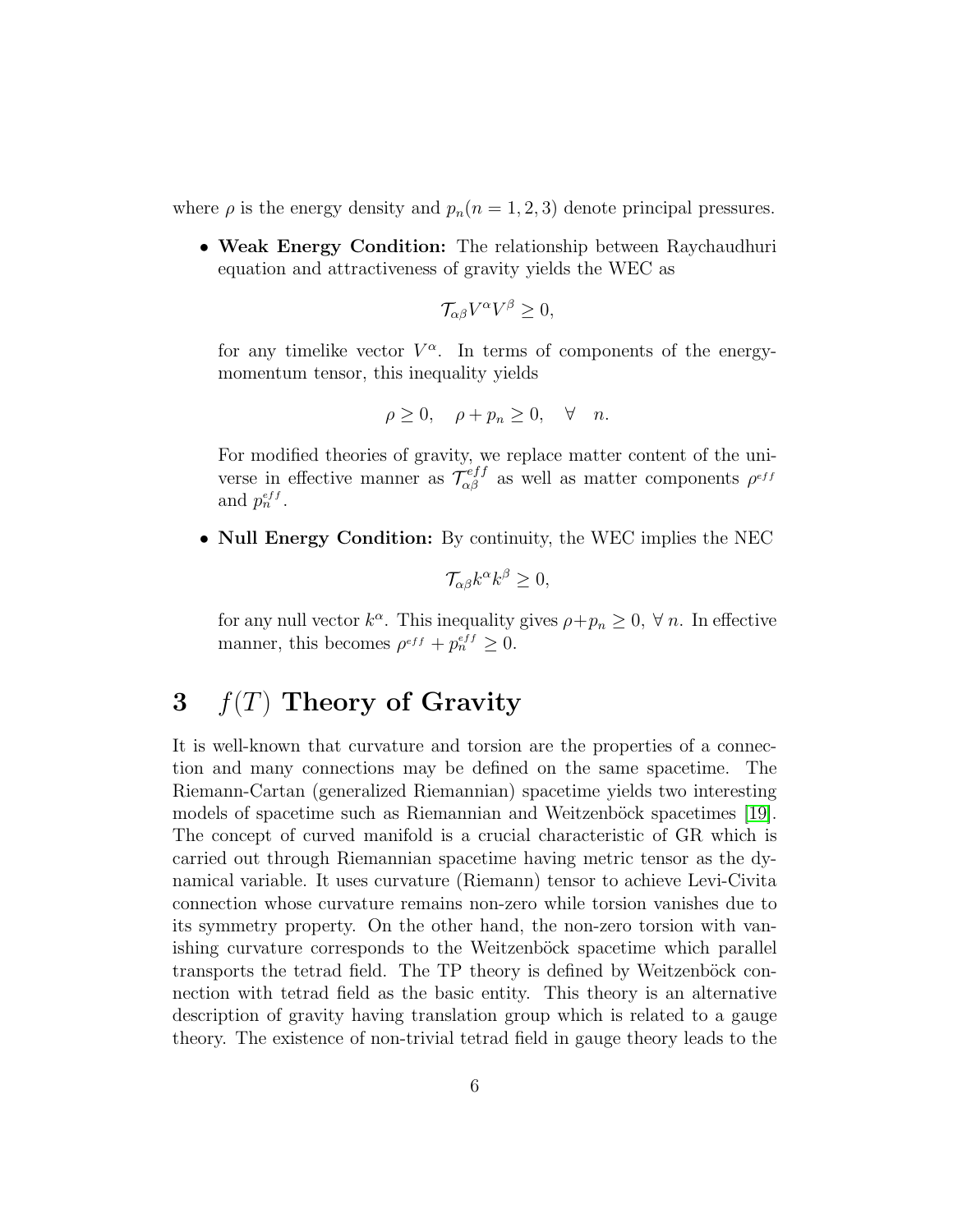teleparallelism structure. The  $f(T)$  theory of gravity is the generalization of TP theory.

The geometry of TP theory is uniquely defined by an orthonormal set of four-vector fields (three spacelike and one timelike) named as the tetrad field. The simplest type of tetrad field is the trivial tetrad which has the form  $e_i = \delta_i^{\mu} \partial_{\mu}, e^j = \delta_{\mu}^j dx^{\mu}$ , where  $\delta_{\mu}^i$  is the Kronecker delta. However, this type of tetrad field gives zero torsion and are of less interest. The non-trivial tetrad field provides non-zero torsion and yields the construction of TP theory. It can be written as

$$
h_i = h_i^{\mu} \partial_{\mu}, \quad h^j = h^j_{\ \nu} dx^{\nu}
$$
 (2)

satisfying the following properties  $h^i_{\mu}h_j^{\mu} = \delta^i_j$ ,  $h^i_{\mu}h_i^{\nu} = \delta^{\nu}_{\mu}$ . This field establishes metric tensor as a by product given as follows

$$
g_{\mu\nu} = \eta_{ij} h^i{}_\mu h^j{}_\nu. \tag{3}
$$

The torsion scalar has the following form

$$
T = S_{\gamma}^{\ \mu\nu} T^{\gamma}{}_{\mu\nu}.\tag{4}
$$

The superpotential tensor  $S_{\gamma}^{\mu\nu}$  (anti-symmetric in its upper indices) is

$$
S_{\gamma}^{\ \mu\nu} = \frac{1}{2} (K^{\mu\nu}{}_{\gamma} + \delta^{\mu}_{\gamma} T^{\theta\nu}{}_{\theta} - \delta^{\nu}_{\gamma} T^{\theta\mu}{}_{\theta}). \tag{5}
$$

The torsion tensor as follows

$$
T^{\gamma}{}_{\mu\nu} = \tilde{\Gamma}^{\gamma}{}_{\nu\mu} - \tilde{\Gamma}^{\gamma}{}_{\mu\nu} = h_i^{\gamma} (\partial_{\nu} h^i{}_{\mu} - \partial_{\mu} h^i{}_{\nu}), \tag{6}
$$

which is antisymmetric in its lower indices, i.e.,  $T^{\gamma}{}_{\mu\nu} = -T^{\gamma}{}_{\nu\mu}$ . The contorsion tensor can be defined as

$$
K^{\gamma}{}_{\mu\nu} = \frac{1}{2} [T_{\mu}{}^{\gamma}{}_{\nu} + T_{\nu}{}^{\gamma}{}_{\mu} - T^{\gamma}{}_{\mu\nu}]. \tag{7}
$$

To formulate a suitable form of the field equations which establishes the equivalent description (upto equations level) of these theories, we follow the covariant formalism [\[20\]](#page-24-2). Incorporating the above equations and some algebraic manipulations, it follows that

$$
G_{\mu\nu} - \frac{1}{2}g_{\mu\nu}T = -\nabla^{\gamma}S_{\nu\gamma\mu} - S^{\sigma\gamma}{}_{\mu}K_{\gamma\sigma\nu},\tag{8}
$$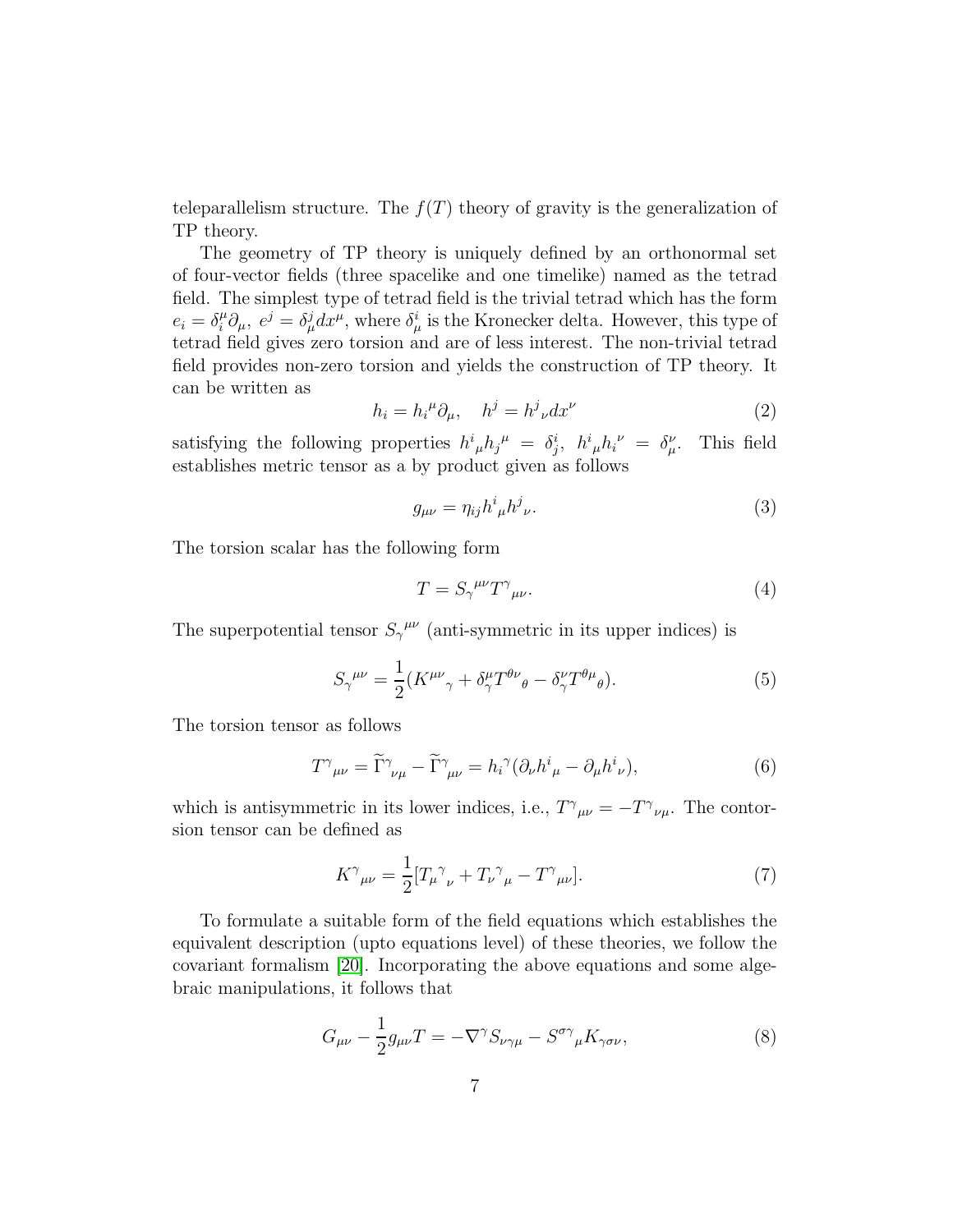where  $G_{\mu\nu} = R_{\mu\nu} - \frac{1}{2}$  $\frac{1}{2}g_{\mu\nu}R$  is the Einstein tensor. Finally, we obtain the following field equations for  $f(T)$  gravity as

<span id="page-7-0"></span>
$$
f_T G_{\mu\nu} + \frac{1}{2} g_{\mu\nu} (f - Tf_T) + E_{\mu\nu} f_{TT} = \kappa^2 \mathcal{T}_{\mu\nu}, \tag{9}
$$

where  $E_{\mu\nu} = S_{\nu\mu}^{\,\,\gamma} \nabla_{\gamma} T$ . It is noted that Eq.[\(9\)](#page-7-0) possesses an equivalent structure like  $f(R)$  gravity and reduces to GR for  $f(T) = T$ . The trace equation is used to constrain and simplify the field equations. Here, the trace of the above equation is

$$
E f_{TT} - (R + 2T)f_T + 2f = \kappa^2 \mathcal{T},
$$

with  $E = E^{\nu}{}_{\nu}$  and  $\mathcal{T} = \mathcal{T}^{\nu}{}_{\nu}$ . In terms of effective energy-momentum tensor, the  $f(T)$  field equations can be rewritten as

$$
G_{\mu\nu} = \kappa^2 \mathcal{T}^{eff}_{\mu\nu} = \kappa^2 (\mathcal{T}^f_{\mu\nu} + \mathcal{T}^T_{\mu\nu}).
$$
\n(10)

The term  $\mathcal{T}^f_{\mu\nu} = \frac{\mathcal{T}^m_{\mu\nu}}{f_T}$  $\frac{f_{\mu\nu}}{f_T}$  corresponds to the matter fluid while using trace equation, torsion contribution is given by

$$
\mathcal{T}^{T}_{\mu\nu} = \frac{1}{\kappa^2 f_T} [-E_{\mu\nu} f_{TT} - \frac{1}{4} g_{\mu\nu} (\mathcal{T} - E f_{TT} + R f_T)]. \tag{11}
$$

## 4 Field Equations for Wormhole Construction

Gravitational theories (like  $f(R)$  theory) developed through metric tensor as well as its dependent quantities are local Lorentz invariant. Being the basic entity in  $f(T)$  gravity, the torsion tensor (taking tetrad) which induces the TP structure on spacetime fails to be invariant under local Lorentz trans-formations [\[20\]](#page-24-2). This can be seen from  $R = -T - 2\nabla^{\gamma}T^{\nu}{}_{\gamma\nu}$ , where R is a covariant scalar while T as well as  $\nabla^{\gamma}T^{\nu}{}_{\gamma\nu}$  being covariant scalars but not local Lorentz invariant. However, the later scalar can be neglected inside integral for TP theory and becomes equivalent to GR.

The non-invariant theories might be sensitive in order to choose reasonable tetrad which are not uniquely determined by the given metric  $g_{\mu\nu}$ . In general, one comes across by a more complicated connection between the tetrad and metric, particularly for non-diagonal tetrad with diagonal metric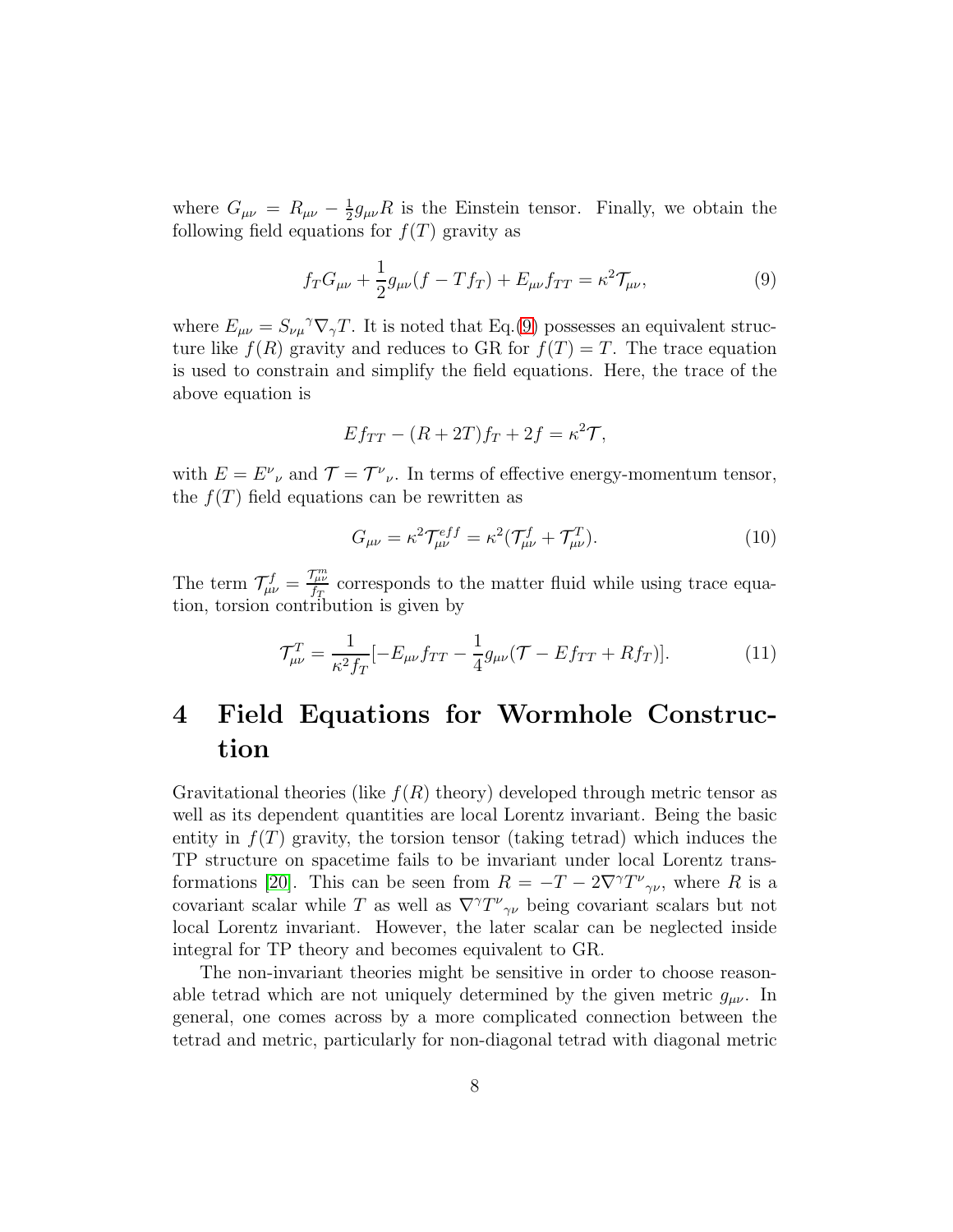(or even sometimes diagonal tetrad). Different field equations are developed by taking different tetrad which successively induce distinct solutions. In an appropriate limit, some of these solutions lead to GR counterparts while others fail to provide valid GR counterpart. Thus, the choice of tetrad is a crucial point in  $f(T)$  theory and needs peculiar attention.

When we deal with spherical coordinates, the diagonal tetrad become unsuitable as they provide some constraints on T and  $f(T)$  model [\[21\]](#page-24-3). We obtain an unwanted condition  $\dot{T}f_{TT} = 0$  (or simply  $f_{TT} = 0$ ) which yields torsion scalar to be constant or  $f(T) = c_1 + c_2T$  representing TP theory. Thus, the diagonal tetrad do not represent a useful choice for spherical symmetry. In order to search for realistic source towards wormhole solutions in  $f(T)$ gravity, we assume the following non-diagonal tetrad for static spherically symmetric wormhole spacetime [\(1\)](#page-3-0)

$$
h^{i}_{\ \mu} = \begin{pmatrix} e^{2\Psi(r)} & 0 & 0 & 0 \\ 0 & \frac{1}{\sqrt{1-\frac{b}{r}}}\sin\theta\cos\phi & r\cos\theta\cos\phi & -r\sin\theta\sin\phi \\ 0 & \frac{1}{\sqrt{1-\frac{b}{r}}}\sin\theta\sin\phi & r\cos\theta\sin\phi & r\sin\theta\cos\phi \\ 0 & \frac{1}{\sqrt{1-\frac{b}{r}}}\cos\theta & -r\sin\theta & 0 \end{pmatrix}.
$$

The torsion scalar turns out to be

$$
T = -\frac{2}{r} \left[ 2\Psi' \left( \sqrt{1 - \frac{b}{r}} - 1 + \frac{b}{r} \right) - \frac{1}{r} \left( 2 \left( 1 - \sqrt{1 - \frac{b}{r}} \right) - \frac{b}{r} \right) \right].
$$
 (12)

We assume anisotropic energy-momentum tensor as

$$
\mathcal{T}^{\mu}_{\nu} = (\rho + p_t) U^{\mu} U_{\nu} - p_t \delta^{\mu}_{\nu} + (p_r - p_t) V^{\mu} V_{\nu}, \tag{13}
$$

where  $p_r$  and  $p_t$  are the radial and transverse components of pressure. The four-velocity of the fluid  $U^{\mu}$  and the unit spacelike vector  $V^{\mu}$  satisfy  $U^{\mu}U_{\mu} =$ 1,  $V^{\mu}V_{\mu} = -1$ ,  $U^{\mu}V_{\mu} = 0$ . The corresponding energy-momentum tensor is

$$
\mathcal{T}^{\mu}_{\nu} = \text{diag}(\rho, -p_r, -p_t, -p_t).
$$

Equation [\(9\)](#page-7-0) yields the following field equations

<span id="page-8-0"></span>
$$
\frac{\rho}{f_T} - \frac{1}{r} \left( 1 - \frac{b}{r} - \sqrt{1 - \frac{b}{r}} \right) T' \frac{f_{TT}}{f_T} - \frac{J}{f_T} = \frac{b'}{r^2},\tag{14}
$$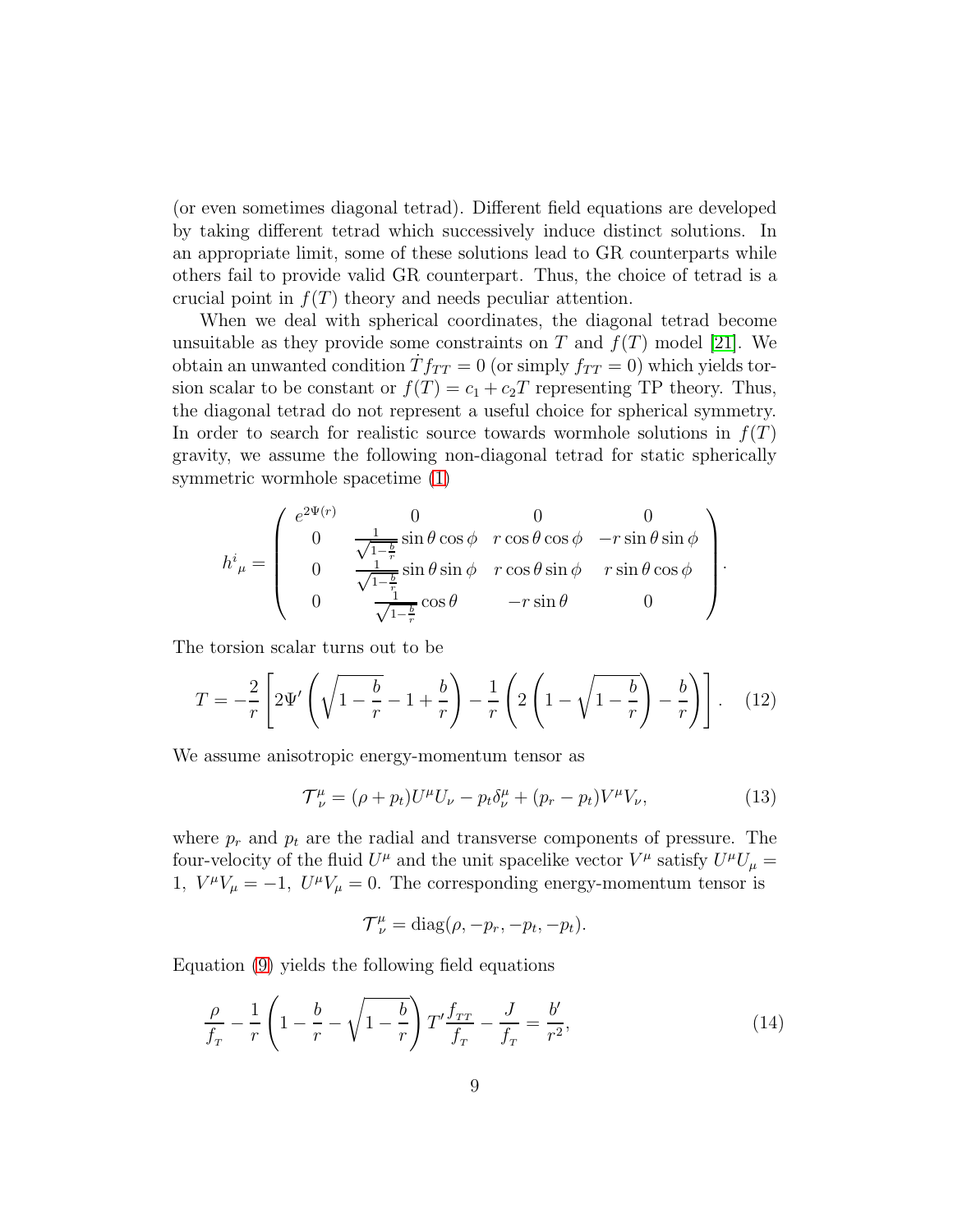$$
\frac{p_r}{f_r} + \frac{J}{f_r} = \frac{1}{r^2} \left[ 2r\Psi' \left( 1 - \frac{b}{r} \right) - \frac{b}{r} \right],\tag{15}
$$

$$
\frac{p_t}{f_T} + \frac{1}{2} \left\{ \Psi' \left( 1 - \frac{b}{r} \right) - \frac{1}{r} \left( \sqrt{1 - \frac{b}{r}} - 1 + \frac{b}{r} \right) \right\} T' \frac{f_{TT}}{f_T} + \frac{J}{f_T} = \frac{1}{2r^2} \left[ 2r\Psi' - \Psi'b - b' + \frac{b}{r} + 2\Psi''r^2 - 2\Psi''rb + 2\Psi'^2r^2 - 2\Psi'^2rb - \Psi'rb' \right],
$$
\n(16)

where prime refers derivative with respect to r and  $J(r)$  is given by

$$
J(r) = \frac{1}{4}(\mathcal{T} - Ef_{rr} + Rf_r).
$$

Taking effective energy density and pressure from Eqs.[\(14\)](#page-8-0) and [\(15\)](#page-8-0), NEC yields

<span id="page-9-0"></span>
$$
\rho^{eff} + p_r^{eff} = \frac{b'r - b}{r^3} + \frac{2}{r} \left( 1 - \frac{b}{r} \right) \Psi'. \tag{17}
$$

Due to flaring out condition, we obtain  $b > b'r$  leading to the violation of NEC with  $\Psi' < 0$ , i.e.,  $\rho^{eff} + p_r^{eff} \leq 0$  which implies that the effective energy-momentum tensor is responsible for the necessary violation of energy conditions to support wormhole geometry. Thus, it may impose condition on the usual matter to satisfy the energy conditions in this scenario and establish some physically acceptable solutions.

To be traversable wormhole solution, the magnitude of its redshift function must be finite. Also, upto equation level for constant value of  $\Psi$  other than zero, we note that only  $\Psi'$  is used for which  $\Psi$  =constant gives same scenario. For the sake of simplicity, setting  $\Psi = 0$  in Eqs.[\(14\)](#page-8-0)-[\(16\)](#page-8-0), the field equations can be written as

<span id="page-9-1"></span>
$$
\rho = \frac{b'}{r^2} f_r + \frac{1}{r} \left( 1 - \frac{b}{r} - \sqrt{1 - \frac{b}{r}} \right) T' f_{rr}, \qquad (18)
$$

$$
p_r = -\frac{b}{r^3} f_T,\tag{19}
$$

$$
p_t = \frac{1}{2r} \left( \sqrt{1 - \frac{b}{r}} - 1 + \frac{b}{r} \right) T' f_{TT} - \frac{1}{2r^2} \left( b' - \frac{b}{r} \right) f_T, \tag{20}
$$

where the torsion scalar becomes

$$
T = \frac{2}{r^2} \left[ 2 - \frac{b}{r} - 2\sqrt{1 - \frac{b}{r}} \right].
$$
 (21)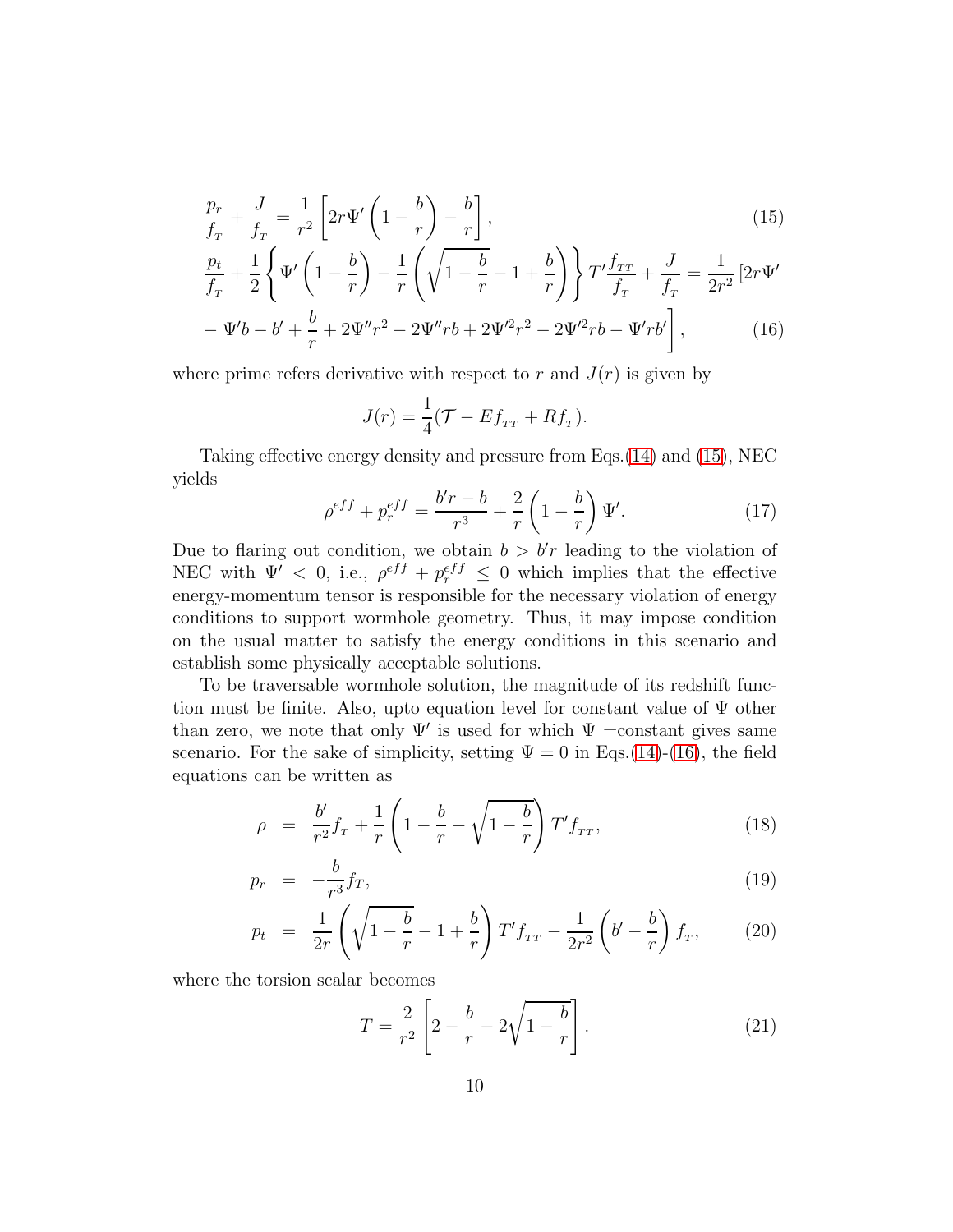It is noted that  $Eq.(17)$  $Eq.(17)$  gives the violation of NEC in terms of flaring out condition.

### 5 Wormhole Solutions

Non-commutative geometry is the intrinsic characteristic of spacetime and plays an effective role in several areas. To formulate NC form of GR, the coordinate coherent state approach is widely used. The NC geometry is used to eliminate the divergencies that appear in GR by replacing the point-like structures with smeared objects. Taking Lorentzian distribution, the energy density of the particle-like static spherically symmetric gravitational source having mass M takes the following form [\[22\]](#page-24-4)

<span id="page-10-0"></span>
$$
\rho_{NCL} = \frac{M\sqrt{\phi}}{\pi^2(r^2+\phi)^2},\tag{22}
$$

where  $\phi$  is the NC parameter. Taking into account correspondence between  $\rho$  and  $\rho_{NCL}$  using Eqs.[\(18\)](#page-9-1) and [\(22\)](#page-10-0), we obtain the following differential equation

<span id="page-10-2"></span>
$$
\frac{b'}{r^2}f_r + \frac{1}{r}\left(1 - \frac{b}{r} - \sqrt{1 - \frac{b}{r}}\right)T'f_{TT} = \frac{M\sqrt{\phi}}{\pi^2(r^2 + \phi)^2},\tag{23}
$$

which contains two unknown functions,  $b$  and  $f$ . Thus, we have to choose one of these function and carried out steps for the other one. We discuss the NCL wormhole solutions in  $f(T)$  gravity for non-diagonal tetrad and investigate the behavior of energy conditions for specific  $f(T)$  and shape functions.

#### 5.1 For Power-law  $f(T)$  Model

We assume model in power-law form of torsion scalar which is the generalization of GR and analogy to  $f(R)$  model like  $f(R) = R + \delta R^2$  taken to discuss the wormhole solutions. The  $f(T)$  model is

<span id="page-10-1"></span>
$$
f(T) = T + \alpha T^2,\tag{24}
$$

This model has contributed as the most viable model due to its simple form and we may directly compare our results with GR. We discuss wormhole solutions for the following two cases: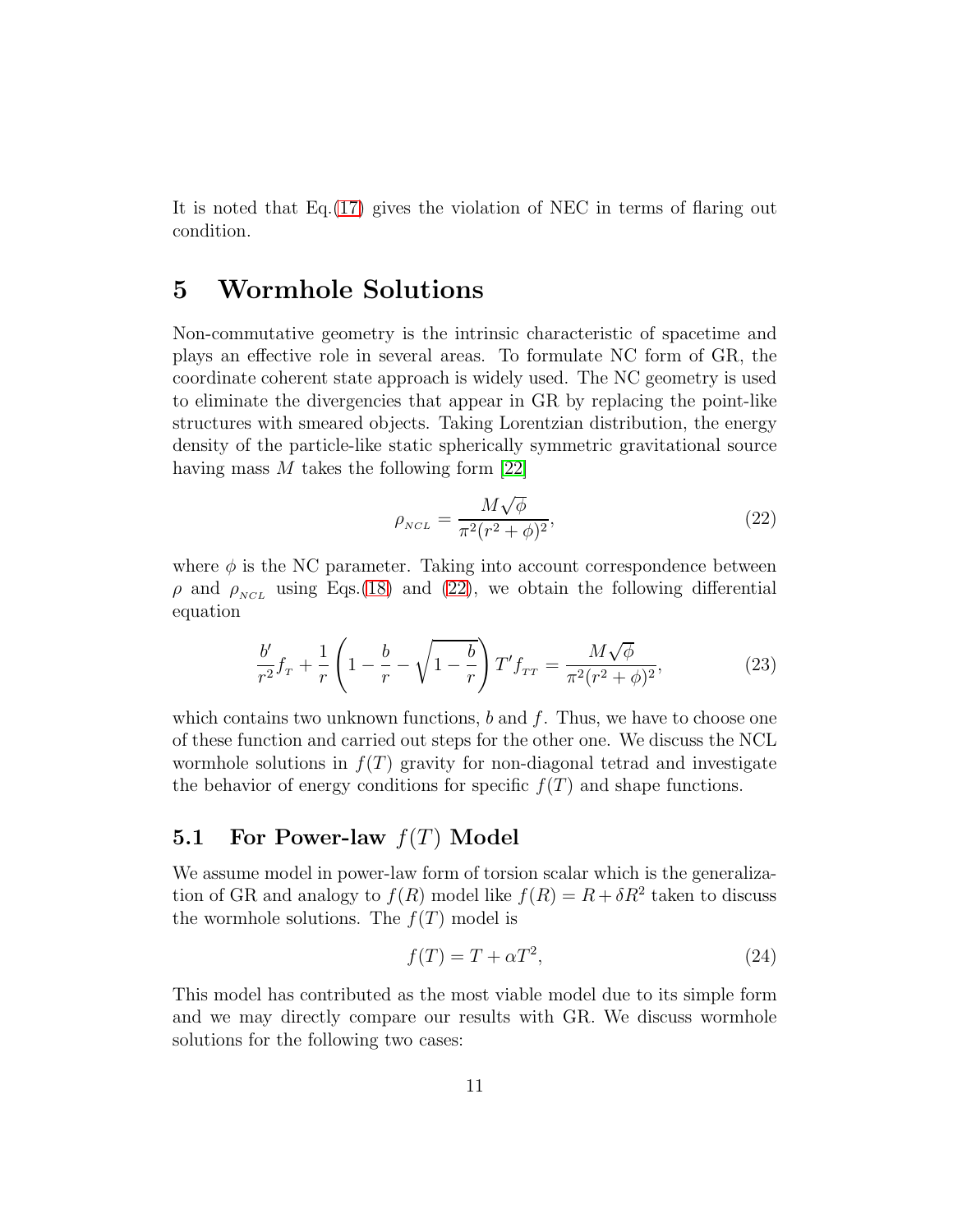

Figure 1: Plots of shape function in teleparallel case: (i) *b* versus *r*, (ii)  $\frac{b}{r}$  versus *r*, (iii)  $b - r$  versus *r*, (iv)  $\frac{db}{dr}$  versus *r*.

### Case I:  $\alpha = 0$

We consider  $\alpha = 0$  in model [\(24\)](#page-10-1) which leads the whole scenario in teleparallel gravity. In this case,  $Eq.(23)$  $Eq.(23)$  becomes

$$
\frac{b'}{r^2} = \frac{M\sqrt{\phi}}{\pi^2(r^2+\phi)^2},
$$
\n(25)

yields the solution

$$
b(r) = \frac{M}{2\pi^2} \left( \frac{r\sqrt{\phi}}{r^2 + \phi} + \tan^{-1}\left(\frac{r}{\sqrt{\phi}}\right) \right) + c,\tag{26}
$$

where  $c$  is an arbitrary constant.

In order to examine the geometry of wormhole, we draw the shape function taking different conditions in Figure 1. We choose arbitrarily the values of model parameters, such as,  $\phi = 0.5$ ,  $M = 15$  and  $c = 1$ . Figure 1(i)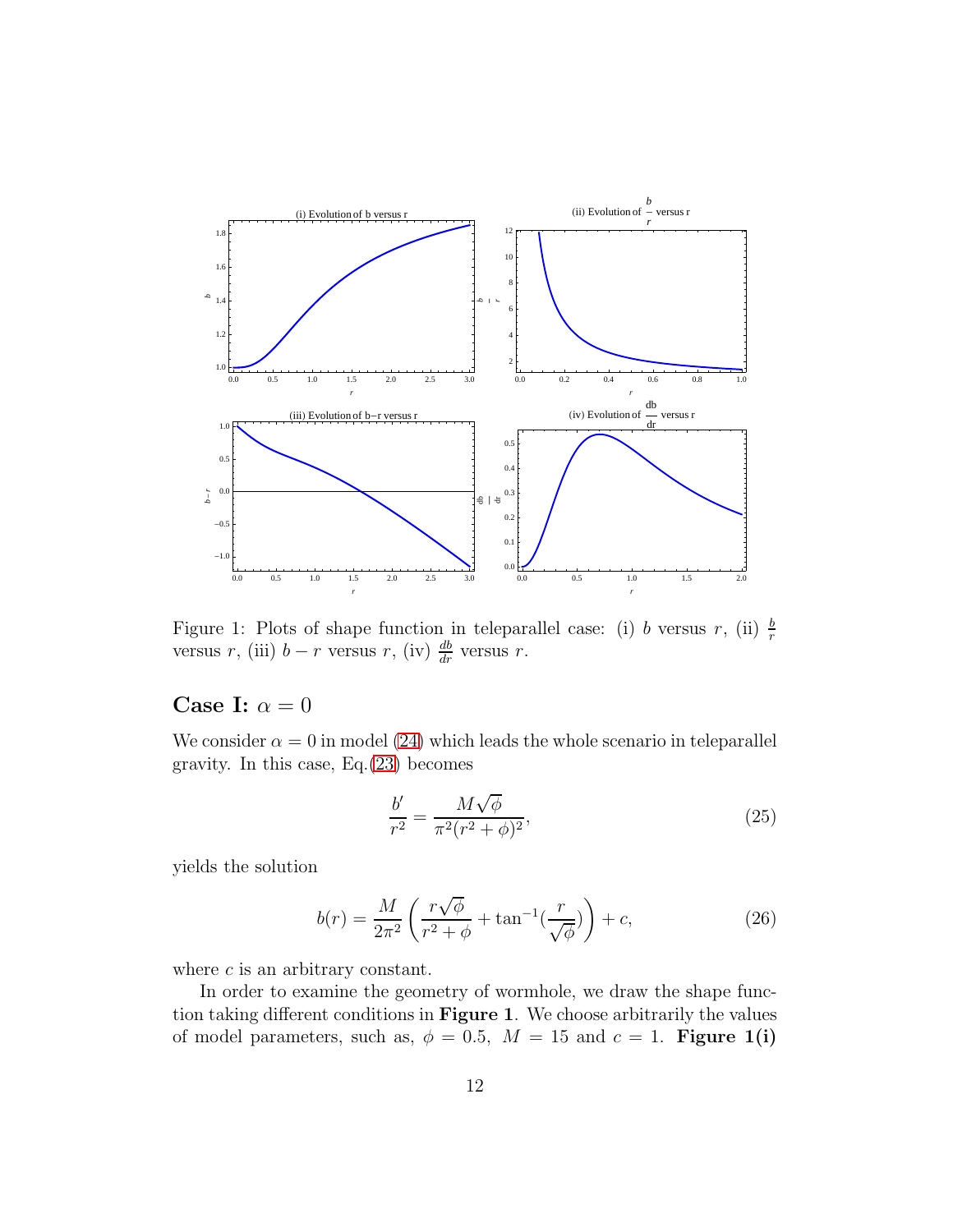

Figure 2: Plots of WEC in teleparallel case: (i)  $\rho$  versus r, (ii)  $\rho + p_r$  versus r, (iii)  $\rho + p_t$  versus r.

represents the evolution of shape function in increasing manner versus  $r$ . For asymptomatically flat condition, we draw  $\frac{b}{r}$  with respect to increasing r. It can be seen from plot (ii) that  $\frac{b}{r}$  approaches towards 0 as  $r \to 0$ . This implies that asymptotically flat condition for wormhole construction is satisfied. In plot (iii), we draw  $b - r$  versus r to find out throat radius. It is noted that throat radius is that minimum value for which  $b - r$  cuts the r-axis. In this case, the throat radius is obtained as  $r_0 = 1.6$ . This plot satisfies the condition  $1 - \frac{b}{r} > 0$  for  $r > r_0$ . In Figure **1(iv)**, we plot the first derivative of  $b(r)$  with respect to r to check the validity of condition  $b'(r_0) < 1$  which shows that the corresponding condition is satisfied. Thus, the shape function satisfies the required structure of the wormhole.

Equations  $(18)-(20)$  $(18)-(20)$  are given as follows

$$
\rho = \frac{M\sqrt{\phi}}{\pi^2(r^2+\phi)^2},\tag{27}
$$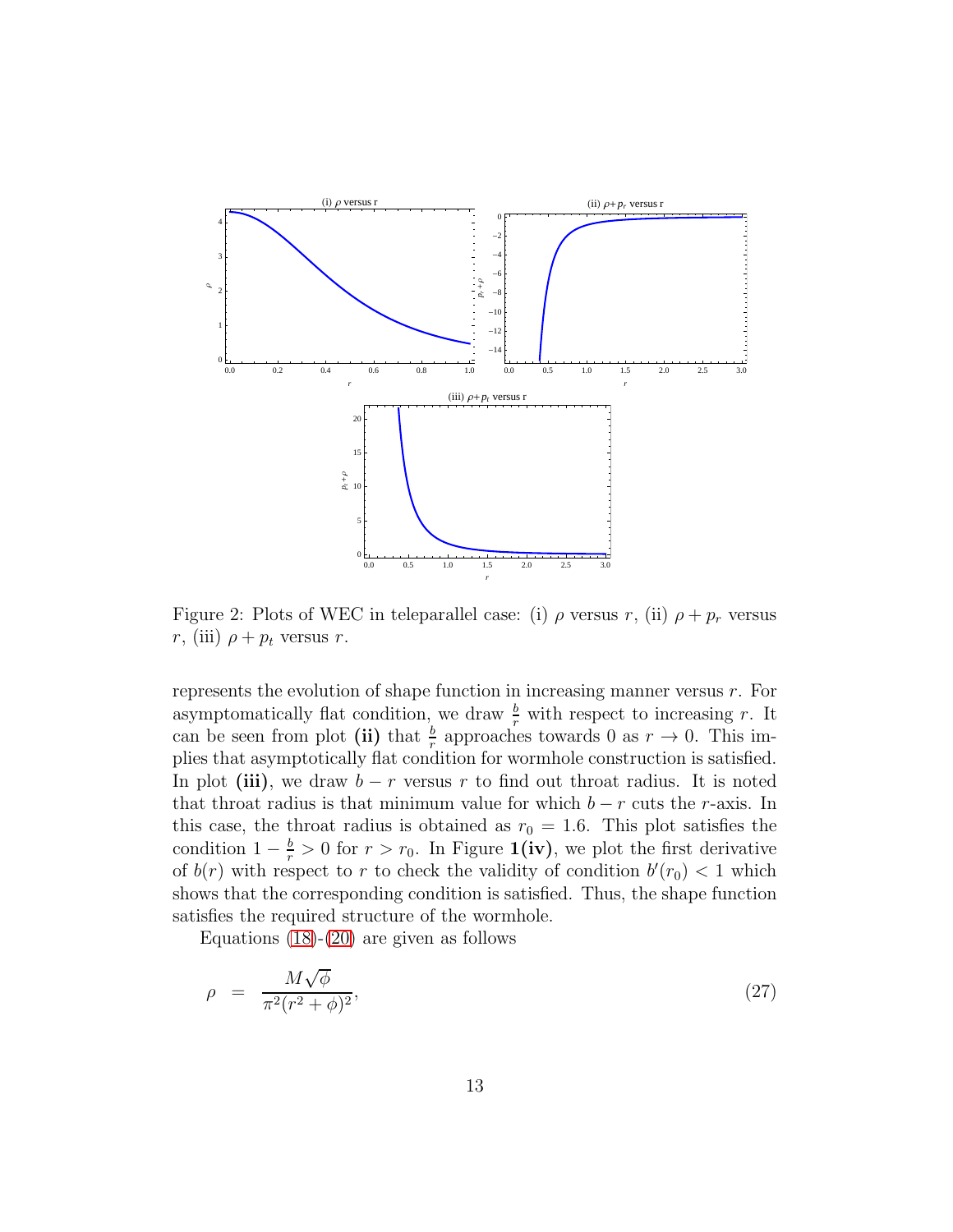

Figure 3: Plots of shape function in  $f(T)$  case: red curve for  $\alpha = -2$ , green curve for  $\alpha = -3$ , blue curve for  $\alpha = -5$  (i) b versus r, (ii)  $\frac{b}{r}$  versus r, (iii)  $b-r$  versus  $r$ , (iv)  $\frac{db}{dr}$  versus  $r$ .

$$
p_r = -\frac{1}{r^3} \left[ \frac{M}{2\pi^2} \left( \frac{r\sqrt{\phi}}{r^2 + \phi} + \tan^{-1}(\frac{r}{\sqrt{\phi}}) \right) + c \right],\tag{28}
$$

$$
p_t = -\frac{1}{2r^2} \left[ \frac{M\sqrt{\phi}}{\pi^2 (r^2 + \phi)^2} - \frac{1}{r} \left\{ \frac{M}{2\pi^2} \left( \frac{r\sqrt{\phi}}{r^2 + \phi} + \tan^{-1}(\frac{r}{\sqrt{\phi}}) \right) + c \right\} \right] (29)
$$

The behavior of WEC ( $\rho$ ,  $\rho + p_r$  and  $\rho + p_t$ ) versus r is shown in Figure 2. The curves of  $\rho$ ,  $\rho + p_t$  represent positively decreasing behavior for increasing r while  $\rho + p_r$  indicates negative behavior which shows the violation of WEC. Thus no physically acceptable wormhole solution is obtained in teleparallel case. These results are compatible with the results of [\[14\]](#page-23-9).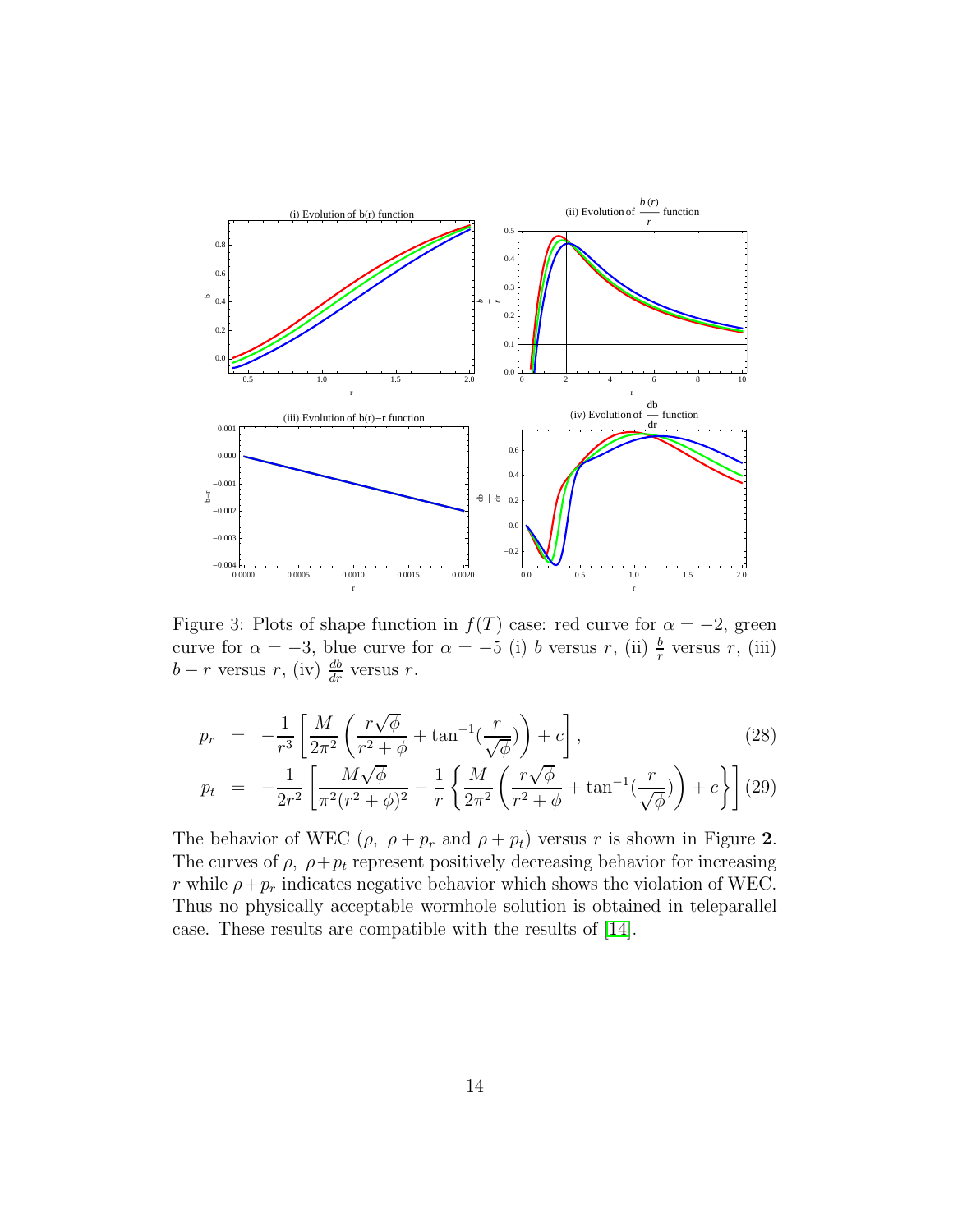#### Case II:  $\alpha \neq 0$

The case  $\alpha \neq 0$  leads to the extended teleparallel gravity. Inserting Eq.[\(24\)](#page-10-1) in [\(23\)](#page-10-2), we obtain the following differential equation

$$
\frac{r^2 M \sqrt{\phi}}{\pi^2 (r^2 + \phi)^2} = b' \left\{ 1 + \frac{4\alpha}{r^2} \left( 2 - \frac{b}{r} - 2\sqrt{1 - \frac{b}{r}} \right) \right\} - \frac{4\alpha}{r^2} \left( 1 - \frac{b}{r} - \sqrt{1 - \frac{b}{r}} \right) \times \left[ 4 \left( 1 - \sqrt{1 - \frac{b}{r}} \right) - \frac{2b}{r} + \frac{b'r - b}{r} \left( 1 - \frac{1}{\sqrt{1 - \frac{b}{r}}} \right) \right].
$$
 (30)

We check the behavior of shape function and flaring out conditions numerically through graphs by taking same values of parameters along with three different values of  $\alpha$  such as  $\alpha = -2, -3, -5$  and initial value as  $f(2.2) = 1$ . Figure  $3(i)$  represents increasing behavior of the shape function versus r. In the right graph (ii),  $\frac{b}{r}$  $\frac{b}{r}$  versus r shows that  $\frac{b}{r}$  approaches to zero as we increase r which represents that asymptomatically flatness is obtained. To locate throat of the wormhole, we plot  $b(r) - r$  versus r as shown in the (iii) plot of Figure 3. In this plot, the throat is located at very small values of r. The first derivative of shape function is also plotted versus  $r$  as shown in (iv) plot which indicates that  $\frac{db}{dr}$  at  $r_0$  satisfies the condition,  $b'(r_0) < 1$ . Thus similar to teleparallel case, shape function satisfies the conditions of wormhole geometry.

To check the behavior of WEC for power-law model, the expressions of matter content using Eqs. $(18)-(20)$  $(18)-(20)$  $(18)-(20)$  are given by

$$
\rho = \frac{b'}{r^2} \left\{ 1 + \frac{4\alpha}{r^2} \left( 2 - \frac{b}{r} - 2\sqrt{1 - \frac{b}{r}} \right) \right\} - \frac{4\alpha}{r^2} \left( 1 - \frac{b}{r} - \sqrt{1 - \frac{b}{r}} \right) \times \left[ 4 \left( 1 - \sqrt{1 - \frac{b}{r}} \right) - \frac{2b}{r} + \frac{b'r - b}{r} \left( 1 - \frac{1}{\sqrt{1 - \frac{b}{r}}} \right) \right],
$$
(31)

$$
p_r = -\frac{b}{r^3} \left\{ 1 + \frac{4\alpha}{r^2} \left( 2 - \frac{b}{r} - 2\sqrt{1 - \frac{b}{r}} \right) \right\},\tag{32}
$$

$$
p_t = -\frac{1}{2r^2} \left( b' - \frac{b}{r} \right) \left\{ 1 + \frac{4\alpha}{r^2} \left( 2 - \frac{b}{r} - 2\sqrt{1 - \frac{b}{r}} \right) \right\} - \frac{2\alpha}{r^4} \left( 1 - \frac{b}{r} \right)
$$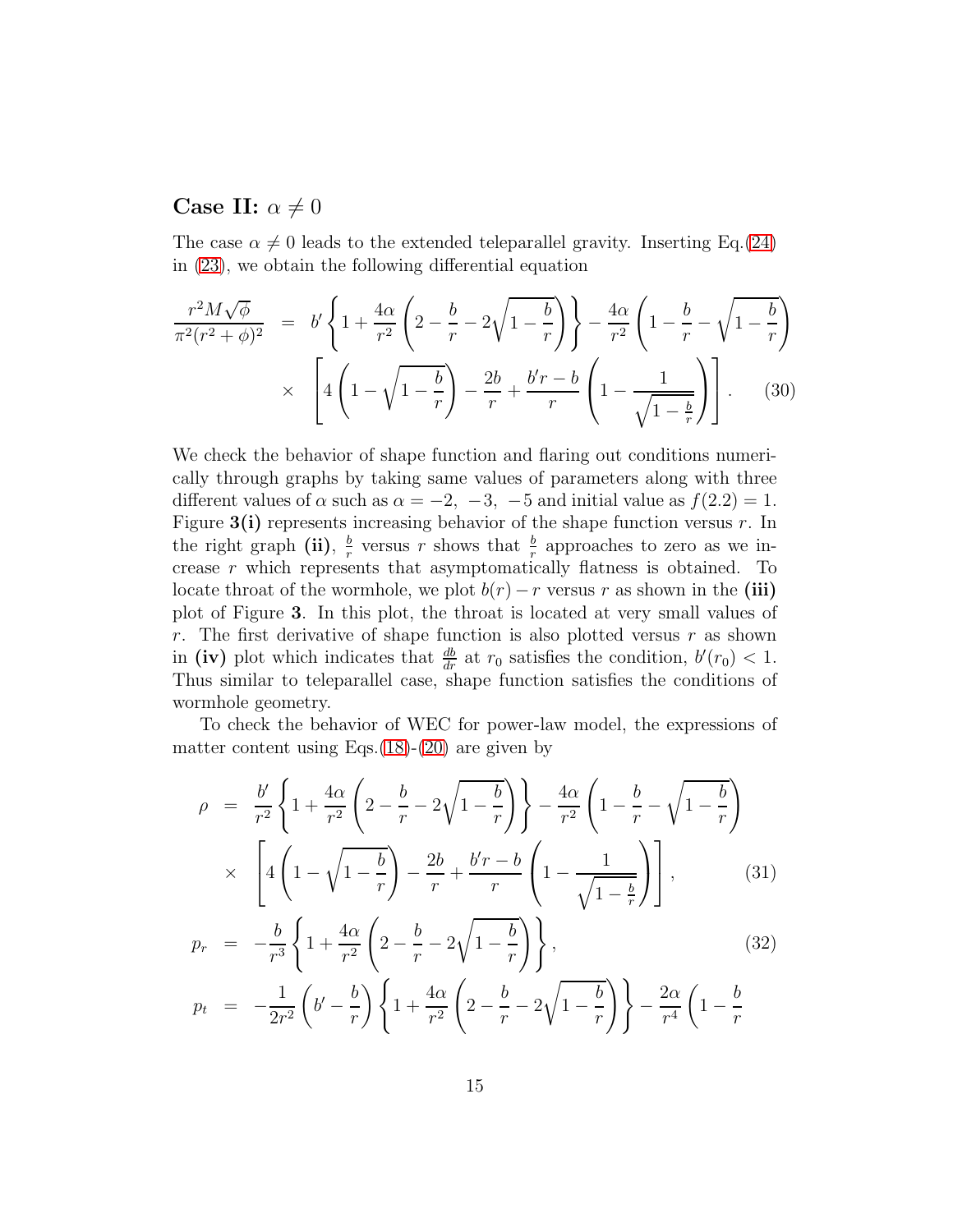

Figure 4: Plots of WEC in  $f(T)$  case: red curve for  $\alpha = -2$ , green curve for  $\alpha = -3$ , blue curve for  $\alpha = -5$  (i)  $\rho$  versus r, (ii)  $\rho + p_r$  versus r, (iii)  $\rho + p_t$ versus r.

$$
- \sqrt{1 - \frac{b}{r}} \left[ 4 \left( 1 - \sqrt{1 - \frac{b}{r}} \right) - \frac{2b}{r} + \frac{b'r - b}{r} \left( 1 - \frac{1}{\sqrt{1 - \frac{b}{r}}} \right) \right] (33)
$$

Figure 4 represents graph of WEC expressions versus r which show that  $\rho$ and  $\rho + p_t$  show decreasing behavior but remain positive. For  $\alpha = -2$ ,  $\rho$ indicates negative value at  $r \leq 0.52$ . The behavior of  $\rho + p_r$  is negative but there exist some part of the curves in positive panel of plot. Thus there exist possibility to have micro or tiny wormhole.

#### 5.2 For Power-law  $b(r)$  Model

Here, we examine the wormhole solution by considering a specific shape function in terms of power-law form and construct  $f(T)$  function in the NCL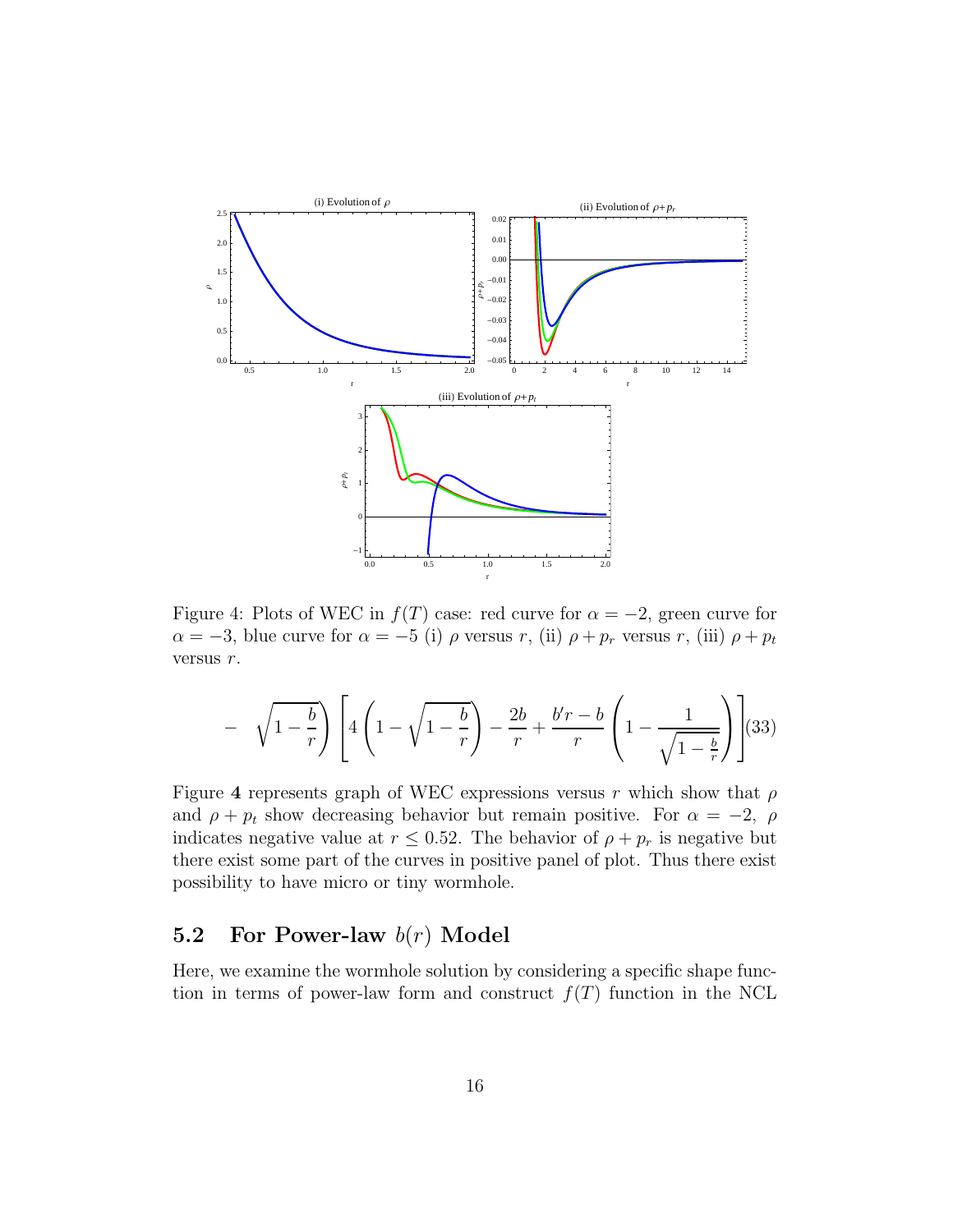background. We take the following particular shape function [\[10,](#page-23-5) [25\]](#page-24-5)

<span id="page-16-0"></span>
$$
b(r) = r_0 \left(\frac{r}{r_0}\right)^{\gamma},\tag{34}
$$

where  $\gamma$  is any constant. To meet the wormhole geometry, it can be seen that  $b'(r_0) < 1$  implies that  $b'(r_0) = \gamma < 1$  and  $b(r_0) = r_0$  holds. The asymptotically flat spacetime is also obtained for this shape function, i.e.,  $\frac{b(r)}{r} = r_0^{1-\gamma} r^{\gamma-1} \to 0$  as  $r \to \infty$ . Substituting the values of  $\rho_{\scriptscriptstyle NCL}$  and  $b(r)$  $v_0^{1-\gamma}r^{\gamma-1} \to 0$  as  $r \to \infty$ . Substituting the values of  $\rho_{NCL}$  and  $b(r)$ from Eqs.[\(22\)](#page-10-0) and [\(34\)](#page-16-0) in [\(18\)](#page-9-1), we obtain the following differential equation

$$
\frac{1}{r} \left[ 1 - \left(\frac{r}{r_0}\right)^{\gamma - 1} - \sqrt{1 - \left(\frac{r}{r_0}\right)^{\gamma - 1}} \right] \frac{f''}{T'} + \frac{\gamma}{r^2} \left(\frac{r}{r_0}\right)^{\gamma - 1} \frac{f'}{T'} - \frac{1}{r}
$$

$$
\times \left[ 1 - \left(\frac{r}{r_0}\right)^{\gamma - 1} - \sqrt{1 - \left(\frac{r}{r_0}\right)^{\gamma - 1}} \right] \frac{T'' f'}{T'^2} = \frac{M\sqrt{\phi}}{\pi^2 (r^2 + \phi)^2},\tag{35}
$$

where

$$
T = \frac{2}{r^2} \left[ 2 - \left(\frac{r}{r_0}\right)^{\gamma - 1} - 2\sqrt{1 - \left(\frac{r}{r_0}\right)^{\gamma - 1}} \right],
$$
  
\n
$$
T' = -\frac{2}{r^3} \left[ 4 \left( 1 - \sqrt{1 - \left(\frac{r}{r_0}\right)^{\gamma - 1}} \right) - 2 \left(\frac{r}{r_0}\right)^{\gamma - 1} + (\gamma - 1)
$$
  
\n
$$
\times \left(\frac{r}{r_0}\right)^{\gamma - 1} \left( 1 - \frac{1}{\sqrt{1 - \left(\frac{r}{r_0}\right)^{\gamma - 1}}} \right) \right],
$$
  
\n
$$
T'' = \frac{12}{r^4} \left[ 2 \left( 1 - \sqrt{1 - \left(\frac{r}{r_0}\right)^{\gamma - 1}} \right) - \left(\frac{r}{r_0}\right)^{\gamma - 1} - \frac{(\gamma - 1)(\gamma - 6)}{6}
$$
  
\n
$$
\times \left(\frac{r}{r_0}\right)^{\gamma - 1} \left( 1 - \frac{1}{\sqrt{1 - \left(\frac{r}{r_0}\right)^{\gamma - 1}}} \right) + \frac{(\gamma - 1)^2}{12} \left(\frac{r}{r_0}\right)^{2(\gamma - 1)}
$$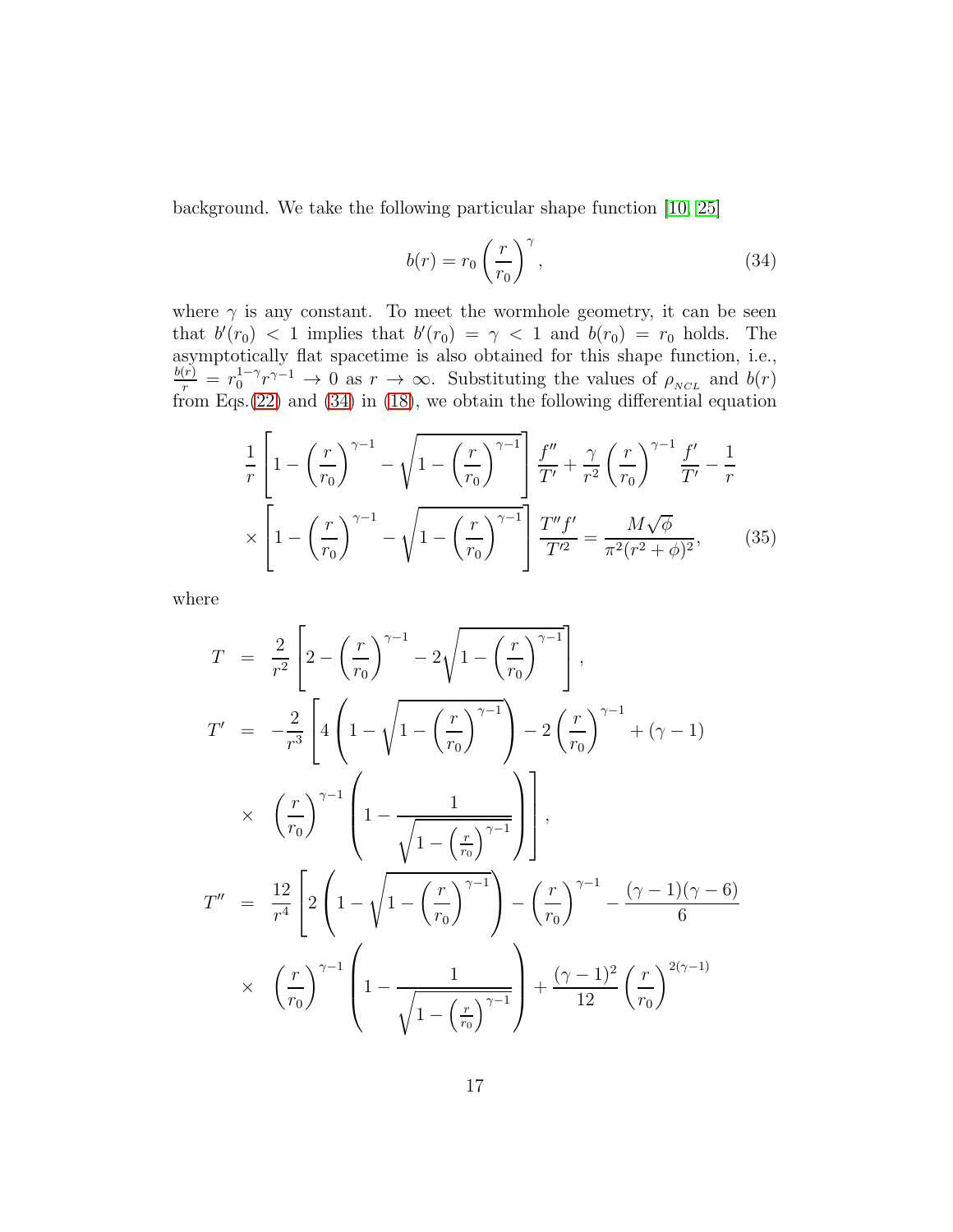

Figure 5: Plots of  $f(T)$  and WEC: red curve for  $r_0 = 0.93$ , green curve for  $r_0 = 0.95$ , blue curve for  $r_0 = 0.99$  (i)  $f(T)$  versus T, (ii)  $\rho$  versus r, (iii)  $\rho + p_r$  versus r, (iv)  $\rho + p_t$  versus r.

$$
\times \left(1 - \left(\frac{r}{r_0}\right)^{\gamma - 1}\right)^{-\frac{3}{2}}.
$$

We evaluate  $f(T)$  function numerically and draw its plot as well as WEC versus  $T$  and  $r$  respectively, as shown in Figure 5. Keeping the same values of NCL parameters along with  $\gamma = 0.5$  for three values of throat radius  $r_0 =$ 0.93, 0.95, 0.99. The plot (i) indicates the positively decreasing behavior of  $f$ .

The expressions for WEC become

$$
\rho = \frac{\gamma}{r^2} \left(\frac{r}{r_0}\right)^{\gamma - 1} \frac{f'}{T'} + \frac{1}{r} \left(1 - \left(\frac{r}{r_0}\right)^{\gamma - 1} - \sqrt{1 - \left(\frac{r}{r_0}\right)^{\gamma - 1}}\right)
$$

$$
\times \left(\frac{f''}{T'} - \frac{T''f'}{T'^2}\right),\tag{36}
$$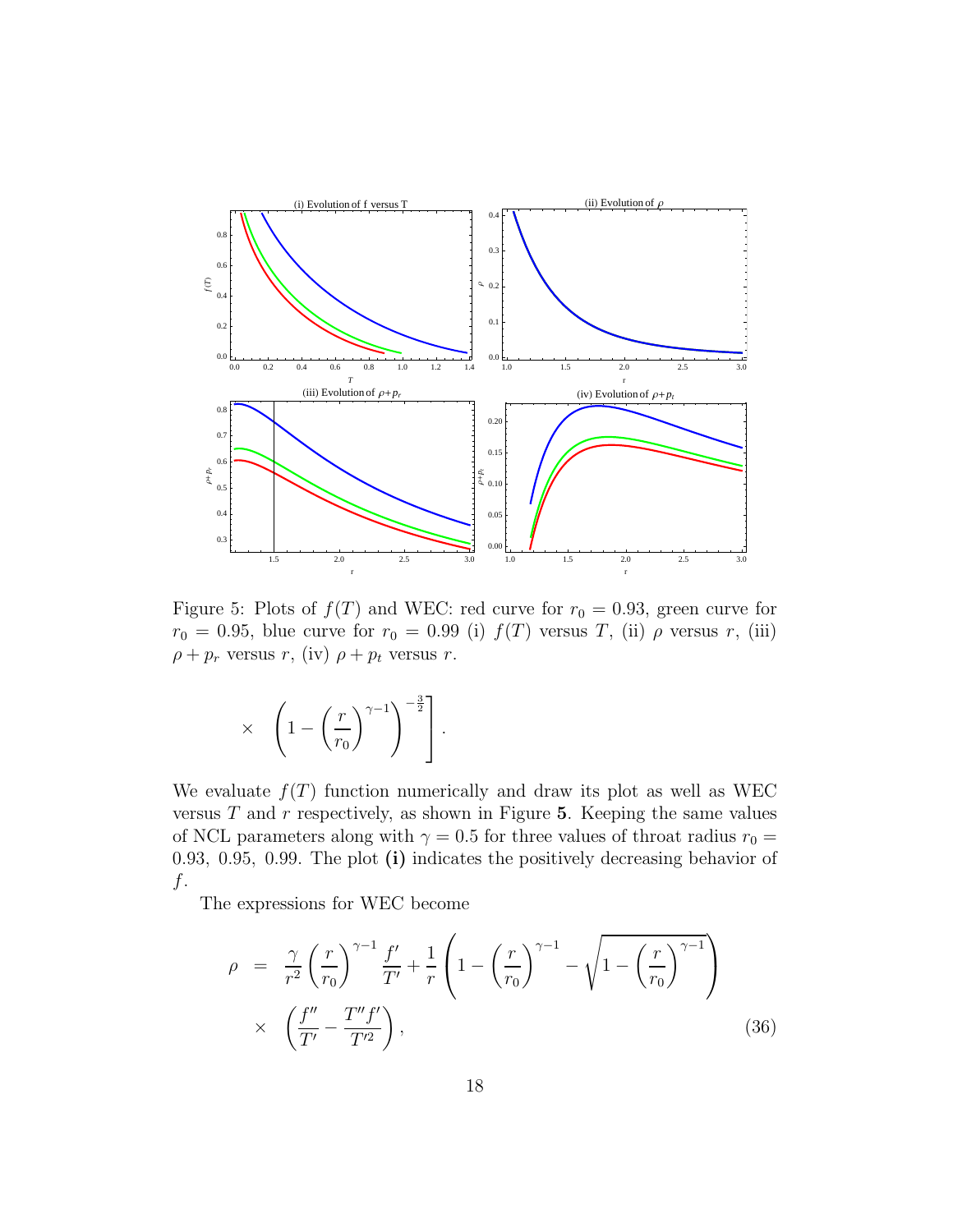$$
\rho + p_r = \frac{\gamma - 1}{r^2} \left(\frac{r}{r_0}\right)^{\gamma - 1} \frac{f'}{T'} + \frac{1}{r} \left(1 - \left(\frac{r}{r_0}\right)^{\gamma - 1} - \sqrt{1 - \left(\frac{r}{r_0}\right)^{\gamma - 1}}\right) \times \left(\frac{f''}{T'} - \frac{T''f'}{T'^2}\right),
$$
\n
$$
\rho + p_t = \frac{\gamma + 1}{2r^2} \left(\frac{r}{r_0}\right)^{\gamma - 1} \frac{f'}{T'} + \frac{1}{2r} \left(1 - \left(\frac{r}{r_0}\right)^{\gamma - 1} - \sqrt{1 - \left(\frac{r}{r_0}\right)^{\gamma - 1}}\right) \times \left(\frac{f''}{T'} - \frac{T''f'}{T'^2}\right).
$$
\n(38)

Figure  $5(ii)-(iv)$  shows the plots of these expressions versus r. This represents that  $\rho$ ,  $\rho + p_r$ ,  $\rho + p_t$  indicate positive behavior of these expressions. Thus, physically acceptable wormhole solutions are obtained for the specific shape function where the basic role is played by effective energy-momentum tensor.

### 6 Equilibrium Conditions

To discuss the equilibrium configuration of the wormhole solutions, we consider the generalized Tolman-Oppenheimer-Volkov equation [\[26,](#page-24-6) [27\]](#page-24-7)

$$
\frac{dp_r}{dr} + \frac{\sigma'}{2}(\rho + p_r) + \frac{2}{r}(p_r - p_t) = 0,
$$
\n(39)

for the metric  $ds^2 = \text{diag}(e^{\sigma(r)}, -e^{\mu(r)}, -r^2, -r^2\sin^2\theta)$ . Ponce de León suggested this equation for anisotropic mass distribution as follows

<span id="page-18-0"></span>
$$
\frac{2}{r}(p_t - p_r) - \frac{e^{\frac{\mu - \sigma}{2}} \mathcal{M}_{eff}}{r^2} (\rho + p_r) - \frac{dp_r}{dr} = 0.
$$
 (40)

Here  $\mathcal{M}_{_{eff}} = \frac{1}{2}$  $\frac{1}{2}r^2e^{\frac{\sigma-\mu}{2}}\sigma'$  is the effective gravitational mass which is measured from throat to some arbitrary radius  $r$ . This equation indicates the equilibrium configuration for the wormhole solutions by taking gravitational, hydrostatic as well as anisotropic force due to anisotropic matter distribution. Using Eq.[\(40\)](#page-18-0), these forces are defined respectively as

$$
\mathcal{F}_{gf}=-\frac{\sigma'(\rho+p_r)}{2},\quad \mathcal{F}_{hf}=-\frac{dp_r}{dr},\quad \mathcal{F}_{af}=\frac{2(p_t-p_r)}{r}.
$$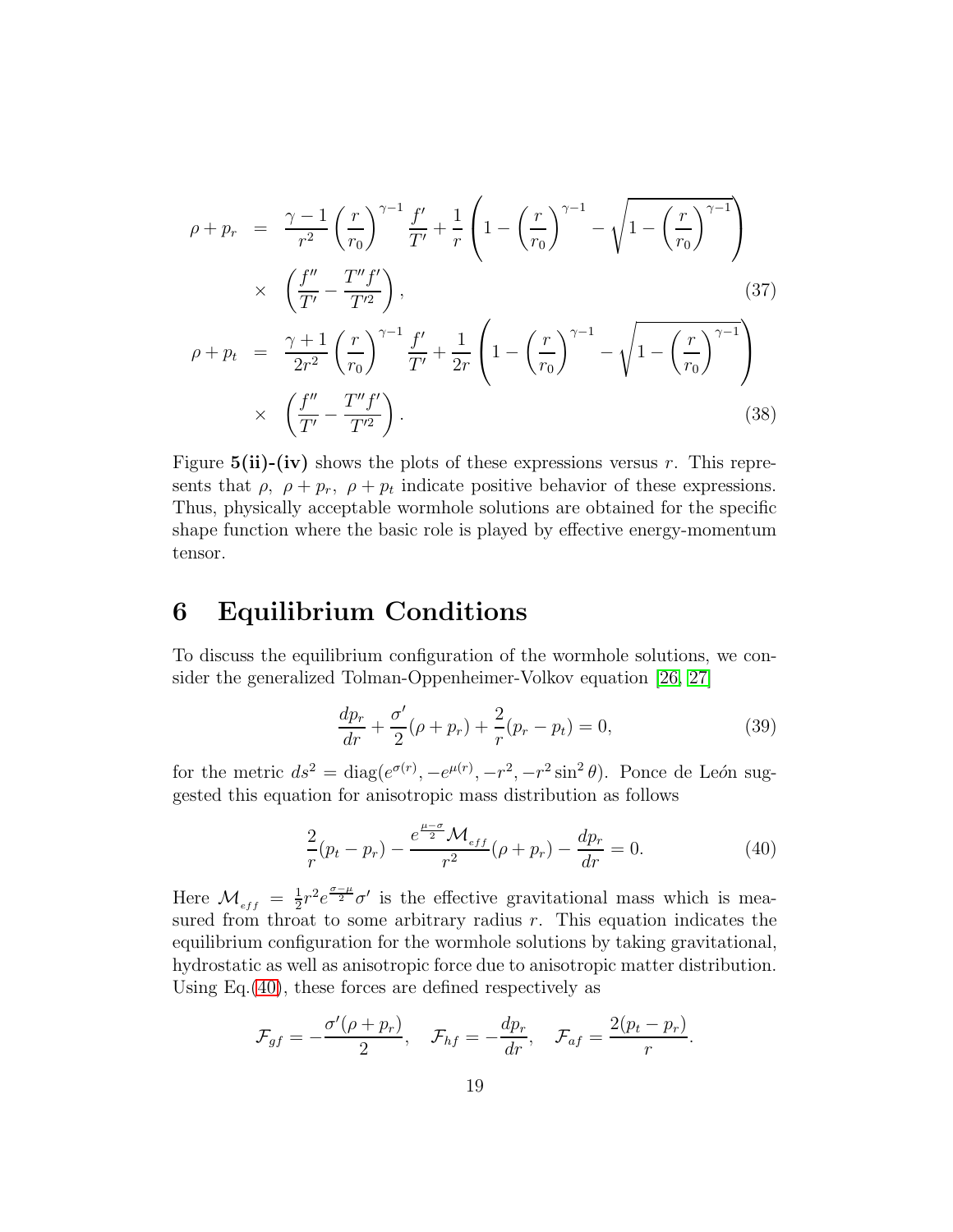For the wormhole solutions to be in equilibrium, it is required that

$$
\mathcal{F}_{gf} + \mathcal{F}_{hf} + \mathcal{F}_{af} = 0. \tag{41}
$$

It is noted here that  $\sigma$  represents the gravitational redshift which is taken as constant, i.e.,  $\sigma = 2\Psi$  leads to  $\sigma' = 0$  for constant  $\Psi$ . This yields  $\mathcal{F}_{gf}$ becomes zero and we are left with hydrostatic and anisotropic forces with corresponding equilibrium condition  $\mathcal{F}_{hf} + \mathcal{F}_{af} = 0$ . For teleparallel, specific  $f(T)$  and  $b(r)$  cases,  $\mathcal{F}_{hf}$  and  $\mathcal{F}_{af}$  takes the following form respectively

$$
\mathcal{F}_{hf} = -\frac{3}{r^4} \left[ \frac{M}{2\pi^2} \left( \frac{r\sqrt{\phi}}{r^2 + \phi} + \tan^{-1} \left( \frac{r}{\sqrt{\phi}} \right) \right) + c \right] + \frac{1}{r^3} \left[ \frac{M\sqrt{\phi}(5r^3 + 3\phi)}{2\pi^2r^3(r^2 + \phi)^2} \right]
$$
  
\n
$$
- \frac{3c}{r^4} - \frac{3M}{2\pi r^4} \tan^{-1} \left( \frac{r}{\sqrt{\phi}} \right) \right],
$$
  
\n
$$
\mathcal{F}_{af} = -\frac{1}{r^3} \left[ \frac{M\sqrt{\phi}}{\pi^2(r^2 + \phi)^2} - \frac{3}{r} \left\{ \frac{M}{2\pi^2} \left( \frac{r\sqrt{\phi}}{r^2 + \phi} + \tan^{-1} \left( \frac{r}{\sqrt{\phi}} \right) \right) + c \right\} \right],
$$
  
\n
$$
\mathcal{F}_{hf} = \left( \frac{b}{r^3} - \frac{3b}{r^4} \right) \left\{ 1 + \frac{4\alpha}{r^2} \left( 2 - \frac{b}{r} - 2\sqrt{1 - \frac{b}{r}} \right) \right\} + \frac{b}{r^6} \left[ -8\alpha \right.
$$
  
\n
$$
\times \left( 2 - \frac{b}{r} - 2\sqrt{1 - \frac{b}{r}} \right) - \frac{4\alpha(b'r - b)}{r} \left( 1 - \frac{1}{\sqrt{1 - \frac{b}{r}}} \right) \right],
$$
  
\n
$$
\mathcal{F}_{af} = -\frac{1}{r^3} \left[ \left( b' - \frac{3b}{r} \right) \left\{ 1 + \frac{4\alpha}{r^2} \left( 2 - \frac{b}{r} - 2\sqrt{1 - \frac{b}{r}} \right) \right\} + \frac{4\alpha}{r} \left( \frac{b}{r} - 1 \right) + \sqrt{1 - \frac{b}{r}} \right] \left[ 4 \left( 1 - \sqrt{1 - \frac{b}{r}} \right) - \frac{2b}{r} + \frac{b'r - b}{r} \left( 1 - \frac{1}{\sqrt{1 - \frac{b}{r}}} \right) \right],
$$
  
\n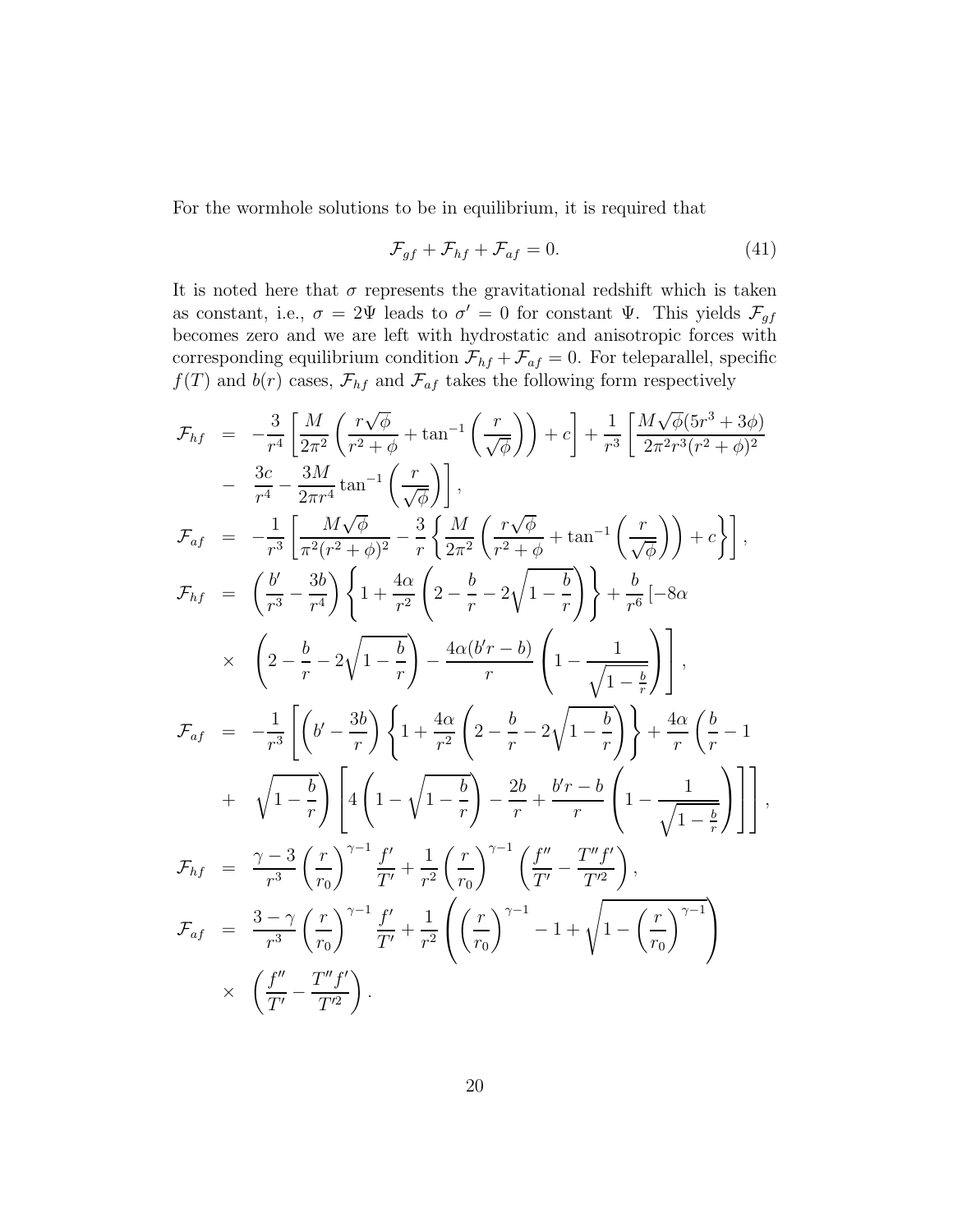

Figure 6: Plot of  $\mathcal{F}_{hf}$  and  $\mathcal{F}_{af}$  in teleparallel case versus r: red curve represents  $\mathcal{F}_{hf}$  and blue curve represents  $\mathcal{F}_{af}$ .



Figure 7: Plot of  $\mathcal{F}_{hf}$  (dotted) and  $\mathcal{F}_{af}$  (solid) in specific  $f(T)$  case versus r.



Figure 8: Plot of  $\mathcal{F}_{hf}$  (dotted) and  $\mathcal{F}_{af}$  (solid) in specific  $b(r)$  case versus r.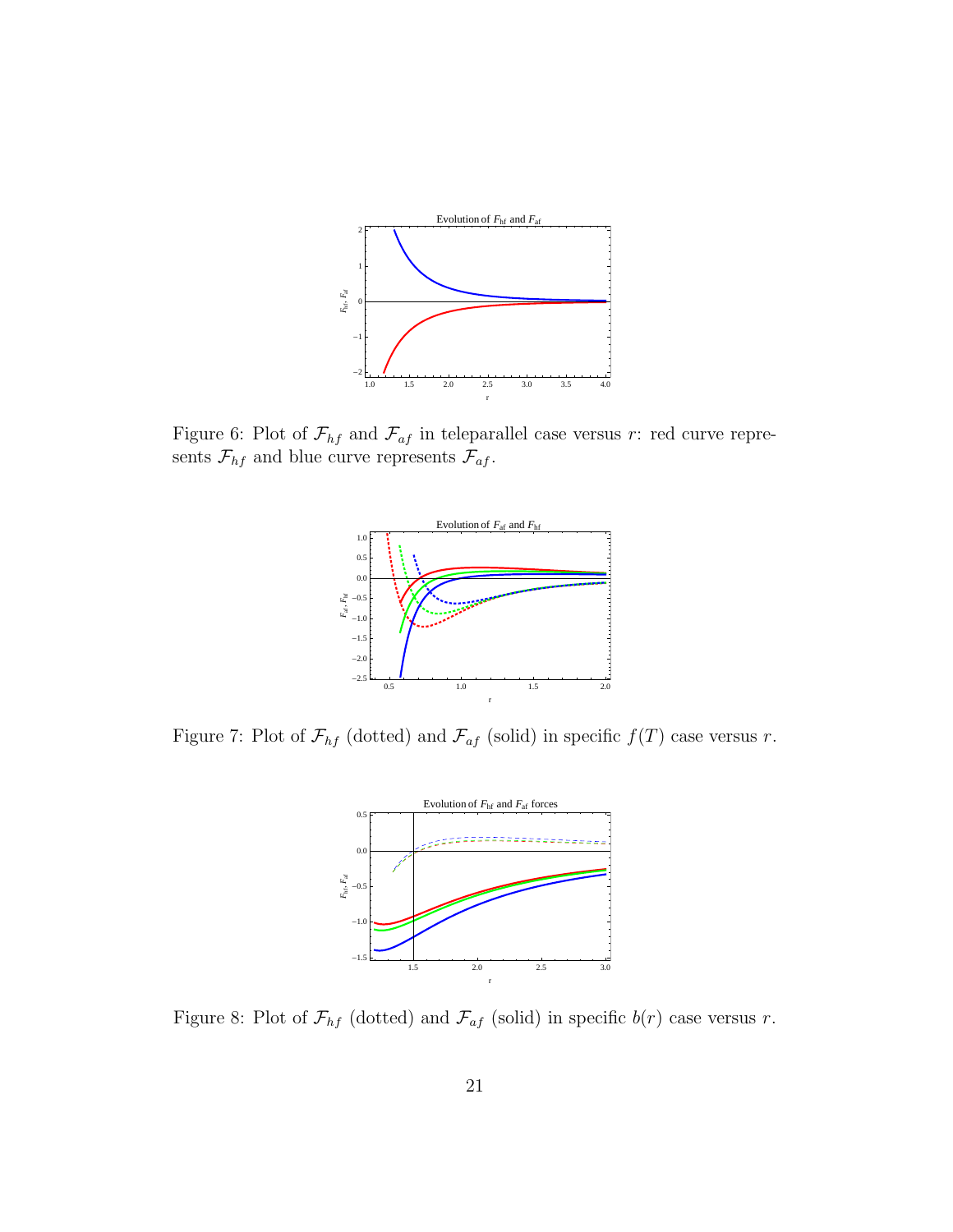We plot these equations for the obtained wormhole solutions as shown in Figures 6-8 respectively. For teleparallel case, we examine that both hydrostatic and anisotropic forces show same behavior but in opposite direction and thus balance each other. This implies that the wormhole solution in teleparallel case satisfy equilibrium condition. In case of power-law  $f(T)$ function, this condition shows wormhole solutions in equilibrium state as  $r$ increases. For smaller values of  $r$ , these solutions do not satisfy equilibrium condition properly or we may remark that these solutions are less stable. For specific  $b(r)$  function, forces  $\mathcal{F}_{hf}$  and  $\mathcal{F}_{af}$  do not balance each other. Since all the curves are in opposite manner having no similarity. Therefore the physically acceptable wormhole solutions are not in equilibrium form.

### 7 Conclusion

A wormhole represents shortcut distance to connect different regions of the universe. To study these solutions, the violation of NEC plays the key role which is associated with the exotic matter. To minimize the usage of exotic matter is an important issue which leads to explore a realistic model in favor of wormhole. In this paper, we have studied static spherically symmetric wormhole solutions in  $f(T)$  gravity by taking NCL background. We have developed the  $f(T)$  field equations in terms of effective energy-momentum tensor by taking non-diagonal tetrad and proved that this tensor is responsible for the WEC violation. By imposing the condition on matter content to thread the wormhole solutions, we have assumed either the  $f(T)$  or shape function and constructed the other one. The graphical behavior of these solutions is discussed.

For power-law  $f(T)$  model, we have discussed two cases: teleparallel gravity ad  $f(T)$  gravity in quadratic form. Both models satisfied the conditions for wormhole geometry on shape function. The WEC condition is violated for first case while possibility of tiny wormhole solution is examined for  $f(T)$ case. In another case of particular form of power-law shape function, we have analyzed the wormhole geometry. We have found physically acceptable wormhole solutions as WEC satisfied in this case. Also, we have examined the stability of these wormhole solutions with the help of generalized Tolman-Oppenheimer-Volkov equation. We have found that teleparallel NCL wormhole solutions are stable while  $f(T)$  NCL wormhole solutions are less stable. For the wormhole solutions in specific shape function case, we have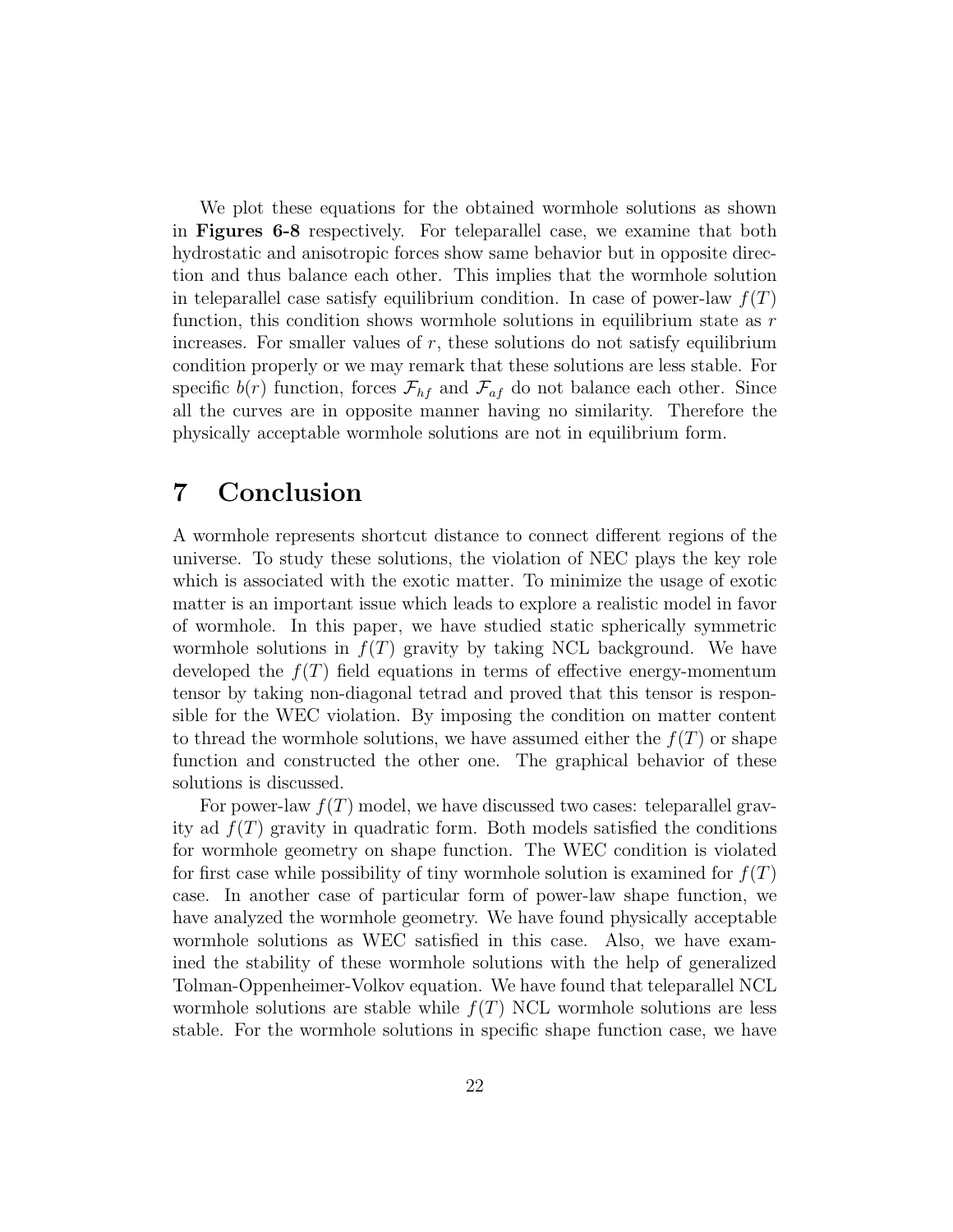obtained unstable solutions.

Bhar and Rahaman [?] investigated whether the wormhole solutions exists in different dimensional non-commutative inspired spacetimes with Lorentzian distribution. For four and five dimensional spacetime, there exist wormhole solutions while no solution for higher dimensions. They observed a stable wormhole, i.e., satisfying flare out conditions and violating energy conditions for four dimensions. It is interesting to note that for underlying case, we also obtain asymptotically flat and stable solutions in telaparallel case, i.e., the behavior of all conditions is identical. The wormhole solutions [\[11\]](#page-23-6) in the background of NC geometry give physically acceptable wormhole solutions in  $f(T)$  gravity case while in teleparallel case, energy conditions violate as per requirement. However this work is done taking diagonal tetrad which is less in interest for spherical symmetry. In case of Lorentzian distributed NC background, we have found physically acceptable wormhole solutions in more stable form. We have used non-diagonal tetrad which is the favorable choice for spherically symmetry. The NC wormholes in  $f(R)$  gravity with Lorentzian distributed are discussed by Rahaman et al. [\[28\]](#page-24-8). They studied the same cases and found violation of energy conditions in all cases. That is no physically acceptable solutions in  $f(R)$  gravity. However, we have found physically acceptable as well as stable solutions.

### <span id="page-22-0"></span>References

- [1] Kamenshchik, A.Y., Moschella, U. and Pasquier, V.: Phys. Lett. B 511(2001)265; Li, M.: Phys. Lett. B 603(2004)1; Cai, R.G.: Phys. Lett. B 657(2007)228.
- <span id="page-22-1"></span>[2] Wei, H.: Commun. Theor. Phys. 52(2009)743; Sheykhi, A. and Jamil, M.: Gen. Relativ. Gravit. 43(2011)2661.
- <span id="page-22-2"></span>[3] Ferraro, R. and Fiorini, F.: Phys. Rev. D 75(2007)084031; ibid. 78(2008)124019.
- <span id="page-22-3"></span>[4] Wang, T.: Phys. Rev. D 84(2011)024042; JCAP11(2011)033; Daouda, M.H., Rodrigues, M.E. and Houndjo, M.J.S.: Eur. Phys. J. C. 71(2011)1817; Ferraro, R. and Fiorini, F.: Phys. Rev. D 84(2011)083518; Daouda, M.H., Rodrigues, M.E. and Houndjo, M.J.S.: Eur. Phys. J. C 72(2012)1890; Gonzlez, P.A., Saridakis,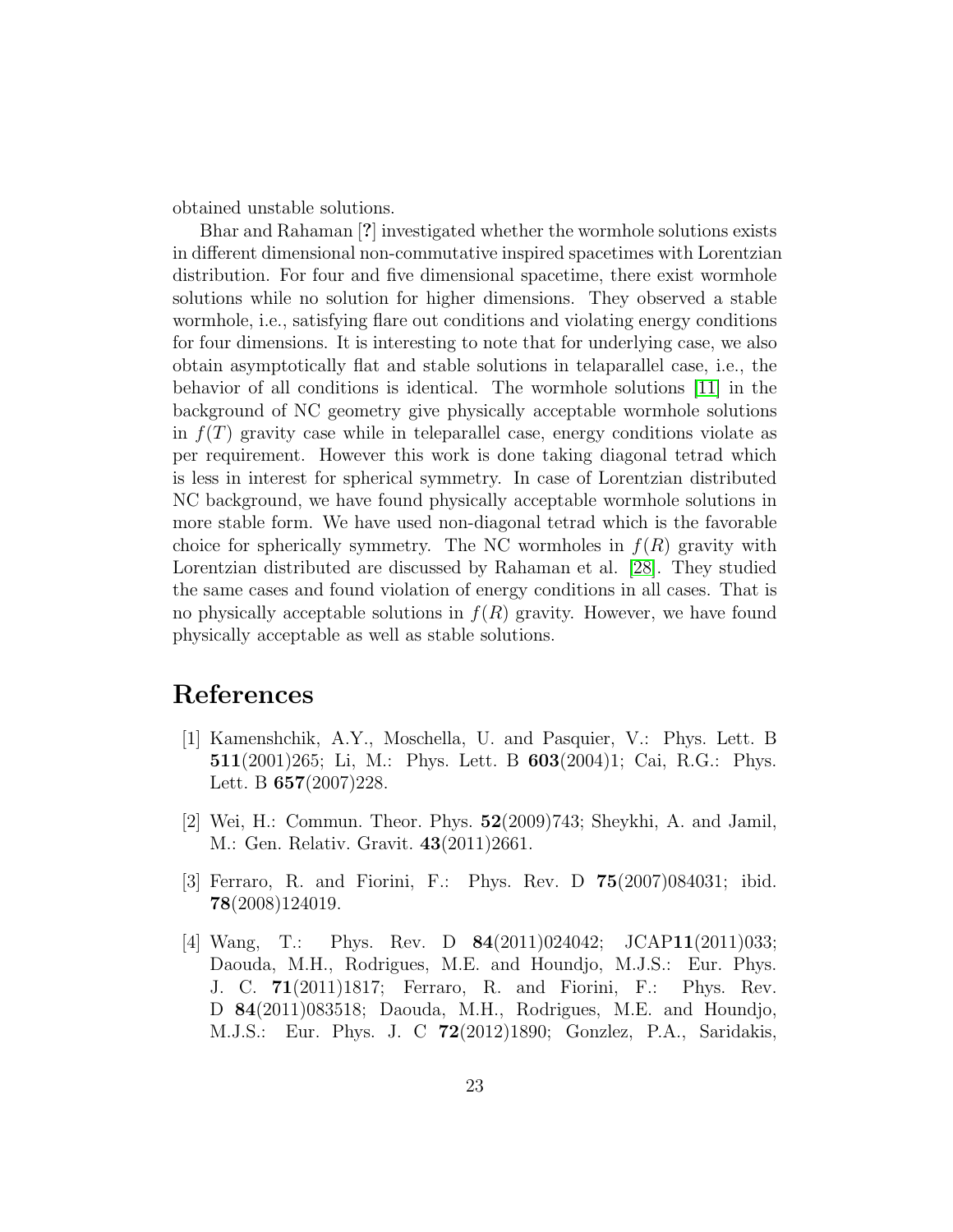E.N. and Vsquez, Y.: JHEP 53(2012)2012; Nashed, G.G.L.: Chinese Phys. Lett. 29(2012)050402; Iorio, L. and Saridakis, E.N.: Mon. Not. Roy. Astron. Soc. 427(2012)1555; Capozziello, S. et al.: JHEP 1302(2013)039;Atazadeh, K. and Mousavi, M.: Eur. Phys. J. C 73(2013)2272; Nashed, G.G.L.: Phys. Rev. D 88(2013)104034; Paliathanasis, A.: Phys. Rev. D 89(2014)104042; Aftergood, J. and DeBenedictis, A.: Phys. Rev. D 90(2014)124006; Gonzlez, P.A., Saavedra, J. and Vsquez, Y.: [arXiv:1411.2193,](http://arxiv.org/abs/1411.2193) [arXiv:1501.00365;](http://arxiv.org/abs/1501.00365) Nashed, G.G.L.: Gen Relativ Gravit 45(2013)1887.

- <span id="page-23-0"></span>[5] Kim, S-W. and Lee, H.: Phys. Rev. D 63(2001)064014; Rahaman, F., Islam, S., Kuhfittig, P.K.F. and Ray, S.: Phys. Rev. D 86(2012)106010; Sharif, M. ad Jawad, A.: Eur. Phys. J. Plus 129(2014)15; Rahaman, F., et al.: Int. J. Theor. Phys. 53(2014)1910.
- <span id="page-23-1"></span>[6] B¨ohmer, C.G., Harko, T. nad Lobo, F.S.N.: Phys. Rev. D 85(2012)044033.
- <span id="page-23-2"></span>[7] Jamil, M., Momeni, D. and Myrzakulov, R.: Eur. Phys. J. C 73(2013)2267.
- <span id="page-23-4"></span><span id="page-23-3"></span>[8] Sharif, M. and Rani, S.: Gen. Relativ. Gravit. 45(2013)2389.
- [9] Rahaman, F., Islam, S., Kuhfittig, P.K.F. and Ray, S.: Phys. Rev. D 86(2012)106010.
- <span id="page-23-6"></span><span id="page-23-5"></span>[10] Jamil, M. et al.: J. Kor. Phys. Soc. 65(2014)97.
- <span id="page-23-7"></span>[11] Sharif, M. and Rani, S.: Phys. Rev. D 88(2013)123501.
- <span id="page-23-8"></span>[12] Sharif, M. and Rani, S.: Eur. Phys. J. Plus 129(2014)237.
- <span id="page-23-9"></span>[13] Sharif, M. and Rani, S.: Adv. High Energy Phys. 2014(2014)691497.
- <span id="page-23-10"></span>[14] Bhar, P. and Rahaman, F.: Eur. Phys. J. C 74(2014)3213.
- <span id="page-23-11"></span>[15] Misner, C.W. and Wheeler, J.A.: Ann. Phys. 2(1957)525.
- <span id="page-23-12"></span>[16] Wheeler, J.A.: *Geometrodynamics* (Acedamic Press, 1962).
- [17] Morris, M. and Thorne, K.: Am. J. Phys. 56(1988)395.